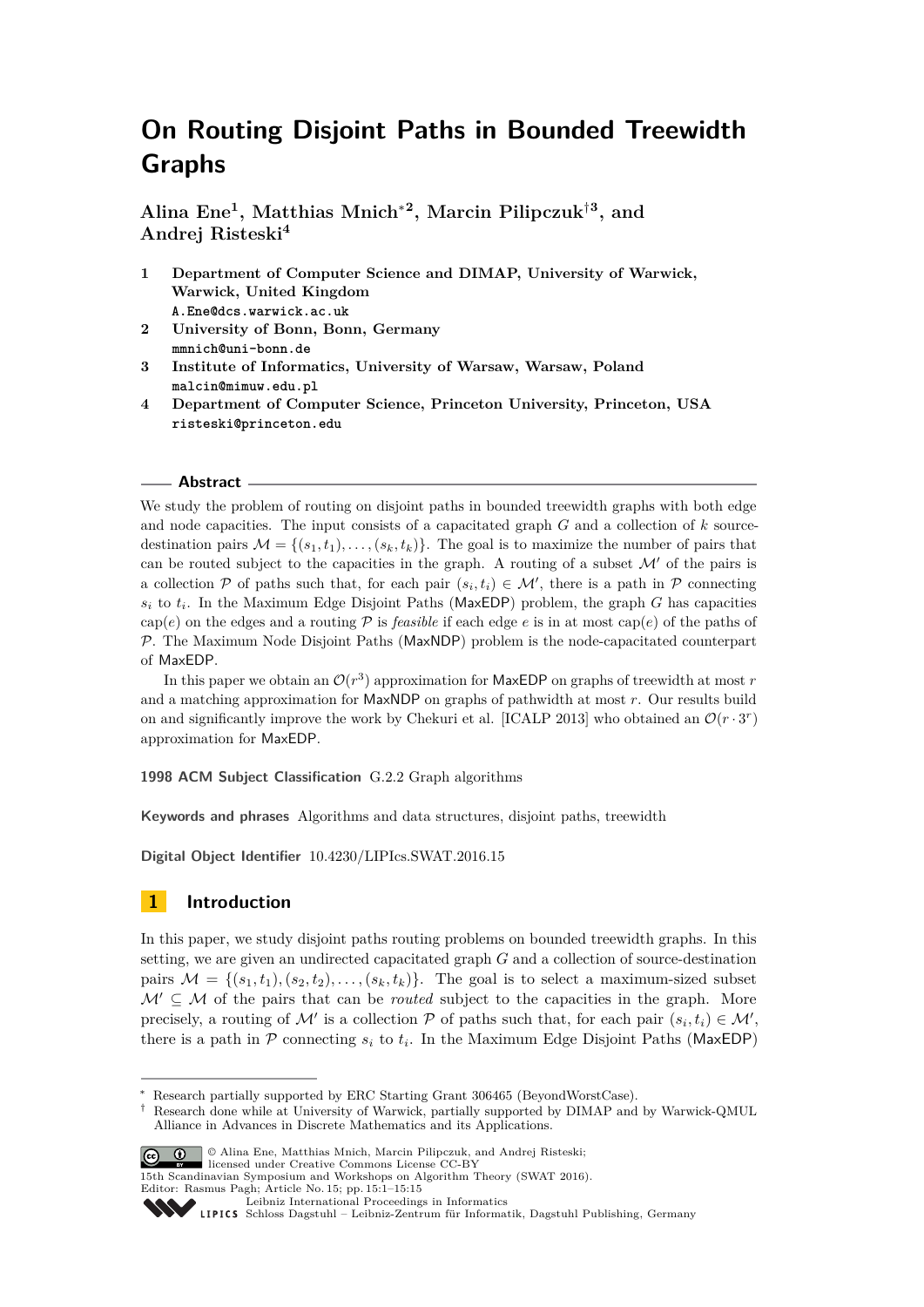## **15:2 On Routing Disjoint Paths in Bounded Treewidth Graphs**

problem, the graph *G* has capacities cap(*e*) on the edges and a routing  $\mathcal P$  is *feasible* if each edge  $e$  is in at most cap( $e$ ) of the paths of  $P$ . The Maximum Node Disjoint Paths (MaxNDP) problem is the node-capacitated counterpart of MaxEDP.

Disjoint paths problems are fundamental problems with a long history and significant connections to optimization and structural graph theory. The decision versions of MaxEDP and MaxNDP ask whether all of the pairs can be routed subject to the capacities. Karp [\[18\]](#page-14-1) showed that, when the number of pairs is part of the input, the decision problem is NPcomplete. In undirected graphs, MaxEDP and MaxNDP are solvable in polynomial time when the number of pairs is constant; this is a deep result of Robertson and Seymour [\[22\]](#page-14-2) that builds on several fundamental structural results from their graph minors project.

In this paper, we consider the optimization problems MaxEDP and MaxNDP when the number of pairs are part of the input. These problems are NP-hard and the main focus in this paper is on approximation algorithms for these problems in bounded treewidth graphs. Although they may appear to be quite specialized at first, MaxEDP and MaxNDP on capacitated graphs of small treewidth capture a surprisingly rich class of problems; in fact, as shown by Garg, Vazirani, and Yannakakis [\[16\]](#page-14-3), these problems are quite interesting and general even on trees.

MaxEDP and MaxNDP have received considerable attention, leading to several breakthroughs both in terms of approximation algorithms and hardness results. MaxEDP is APX-hard even in edge-capacitated trees [\[16\]](#page-14-3), whereas the decision problem is trivial on trees; thus some of the hardness of the problem stems from having to select a subset of the pairs to route. Moreover, by subdividing the edges, one can easily show that MaxNDP generalizes MaxEDP in capacitated graphs. However, node capacities pose several additional technical challenges and extending the results for MaxEDP to MaxNDP is far from immediate even in restricted graph classes and our understanding of MaxNDP is more limited.

In general graphs, the best approximation for MaxEDP and MaxNDP is an  $\mathcal{O}(\sqrt{n})$ approximation [\[4,](#page-13-0) [19\]](#page-14-4), where *n* is the number of nodes, whereas the best hardness for undirected graphs is only  $\Omega((\log n)^{1/2-\epsilon})$  [\[2\]](#page-13-1). Bridging this gap is a fundamental open problem that seems quite challenging at the moment. There have been several breakthrough results on a relaxed version of these problems where congestion is allowed<sup>[1](#page-1-0)</sup>. This line of work has culminated with a polylog $(n)$  approximation with congestion 2 for MaxEDP  $[14]$ and congestion 51 for MaxNDP [\[6\]](#page-13-3). In addition to the routing results, this work has led to several significant insights into the structure of graphs with large treewidth and to several surprising applications [\[5\]](#page-13-4).

Most of the results for routing on disjoint paths use a natural multi-commodity flow relaxation as a starting point. A well-known integrality gap instance due to Garg et al. [\[16\]](#page-14-3) shows that this relaxation has an integrality gap of  $\Omega(\sqrt{n})$ , and this is the main obstacle for improving the  $\mathcal{O}(\sqrt{n})$  approximation in general graphs. The integrality gap example is an instance on an  $n \times n$  grid that exploits a topological obstruction in the plane that prevents a large integral routing (see Fig. [2\)](#page-5-0). Since an  $n \times n$  grid has treewidth  $\Theta(\sqrt{n})$ , it suggests the following natural and tantalizing conjecture that was asked by Chekuri et al. [\[9\]](#page-13-5).

<span id="page-1-1"></span> $\triangleright$  **Conjecture 1** ([\[9\]](#page-13-5)). The integrality gap of the standard multi-commodity flow relaxation *for* MaxEDP/MaxNDP *is*  $\Theta(r)$  *with congestion* 1*, where r is the treewidth of the graph.* 

Recently, Chekuri et al. [\[10\]](#page-13-6) showed that MaxEDP admits an  $\mathcal{O}(r \cdot 3^r)$  approximation on graphs of treewidth at most *r*. This is the first approximation for the problem that is

<span id="page-1-0"></span><sup>1</sup> A collection of paths has an *edge* (resp. *node*) *congestion* of *c* if each edge (resp. node) is in at most  $c \cdot \text{cap}(e)$  (resp.  $c \cdot \text{cap}(v)$ ) paths.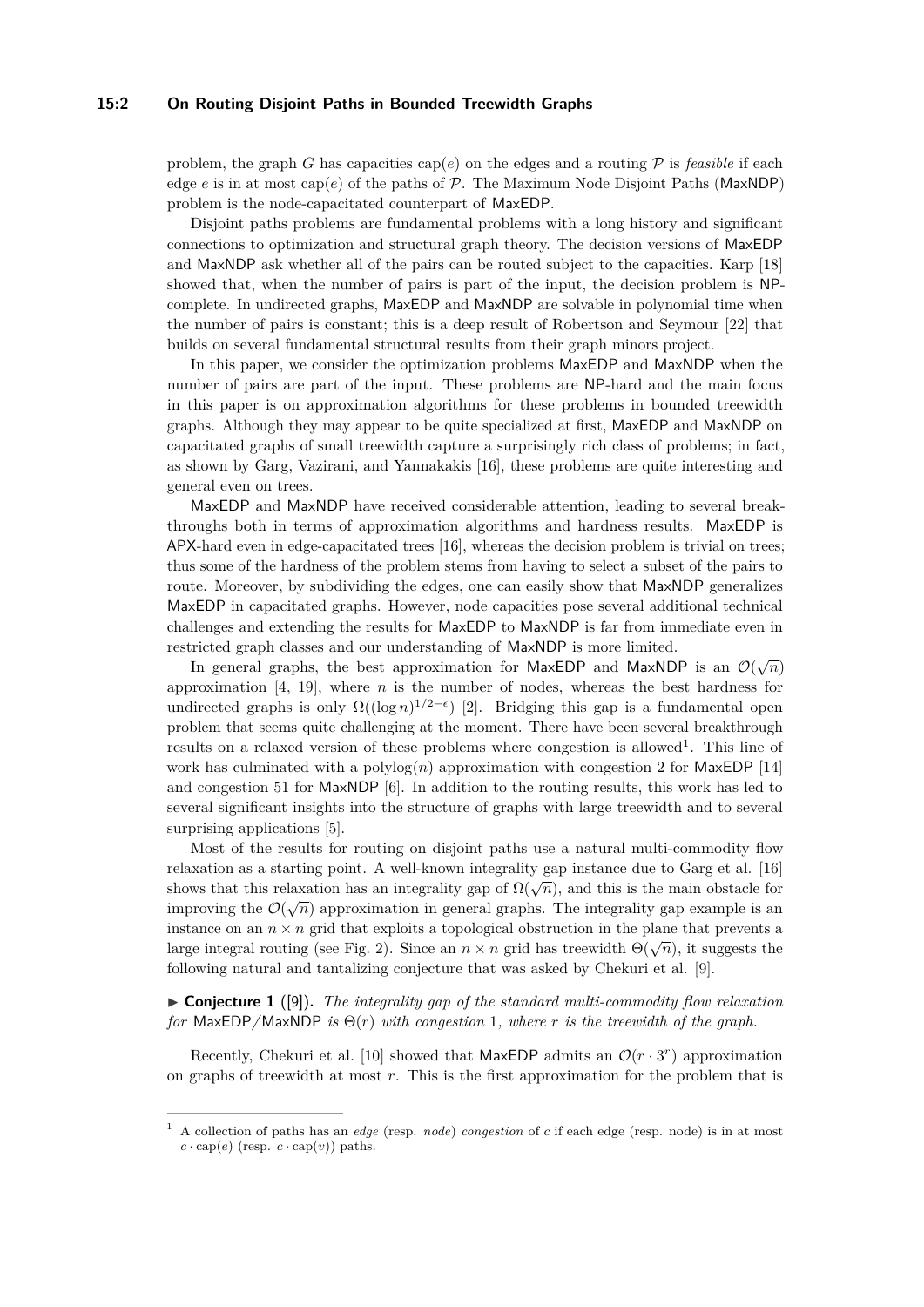independent of *n* and *k*, and the first step towards resolving the conjecture. One of the main questions left open by the work of Chekuri et al. [\[10\]](#page-13-6)—that was explicitly asked by them—is whether the exponential dependency on the treewidth is necessary. In this paper, we address this question and we make a significant progress towards resolving Conjecture [1.](#page-1-1)

**Theorem 2.** The integrality gap of the multi-commodity flow relaxation is  $O(r^3)$  for MaxEDP *in edge-capacitated undirected graphs of treewidth at most r. Moreover, there is a polynomial time algorithm that, given a tree decomposition of G of width at most r and a fractional solution to the relaxation of value* OPT*, constructs an integral routing of size*  $\Omega(\text{OPT}/r^3)$ *.* 

As mentioned above, MaxNDP in node-capacitated graphs is more general than MaxEDP and it poses several additional technical challenges. In this paper, we give an  $\mathcal{O}(r^3)$  approximation for MaxNDP on graphs of pathwidth at most *r* with arbitrary node capacities. This is the first approximation guarantee for MaxNDP that is independent of *n* and it improves the  $\mathcal{O}(r \log r \log n)$  approximation of Chekuri et al. [\[9\]](#page-13-5).

**Theorem 3.** The integrality gap of the multi-commodity flow relaxation is  $O(r^3)$  for MaxNDP *in node-capacitated undirected graphs of pathwidth at most r. Moreover, there is a polynomial time algorithm that, given a path decomposition of G of width at most r and a fractional solution to the relaxation of value* OPT*, constructs an integral routing of size*  $\Omega(\text{OPT}/r^3)$ *.* 

The study of routing problems in bounded treewidth graphs is motivated not only by the goal of understanding the integrality gap of the multi-commodity flow relaxation but also by the broader goal of giving a more refined understanding of the approximability of routing problems in undirected graphs. Andrews et al. [\[2\]](#page-13-1) have shown that MaxEDP and MaxNDP in general graphs cannot be approximated within a factor better than  $(\log n)^{\Omega(1/c)}$  even if we allow a constant congestion  $c \geq 1$ . Thus in order to obtain constant factor approximations one needs to use additional structure. However, this seems challenging with our current techniques and there are only a handful of results in this direction.

One of the main obstacles for obtaining constant factor approximations for disjoint paths problems is that most approaches rely on a powerful pre-processing step that reduces an arbitrary instance of MaxEDP/MaxNDP to a much more structured instance in which the terminals[2](#page-2-0) are *well-linked*. This reduction is achieved using the well-linked decomposition technique of Chekuri, Khanna, and Shepherd [\[7\]](#page-13-7), which necessarily leads to an  $\Omega(\log n)$  loss even in very special classes of graphs such as bounded treewidth graphs. Chekuri, Khanna, and Shepherd [\[8\]](#page-13-8) showed that the well-linked decomposition framework can be bypassed in planar graphs, leading to an  $\mathcal{O}(1)$  approximation for MaxEDP with congestion 4 (the congestion was later improved by Séguin-Charbonneau and Shepherd [\[24\]](#page-14-5) from 4 to 2). This result suggests that it may be possible to obtain constant factor approximations with constant congestion for much more general classes of graphs. In particular, Chekuri et al. [\[10\]](#page-13-6) conjecture that this is the case for the class of all minor-free graphs.

<span id="page-2-1"></span> $\triangleright$  **Conjecture 4** ([\[10\]](#page-13-6)). Let G be any proper minor-closed family of graphs. Then the *integrality gap of the multi-commodity flow relaxation for* MaxEDP *is at most a constant*  $c_G$ *when congestion* 2 *is allowed.*

<span id="page-2-0"></span><sup>2</sup> The vertices participating in the pairs M are called *terminals*.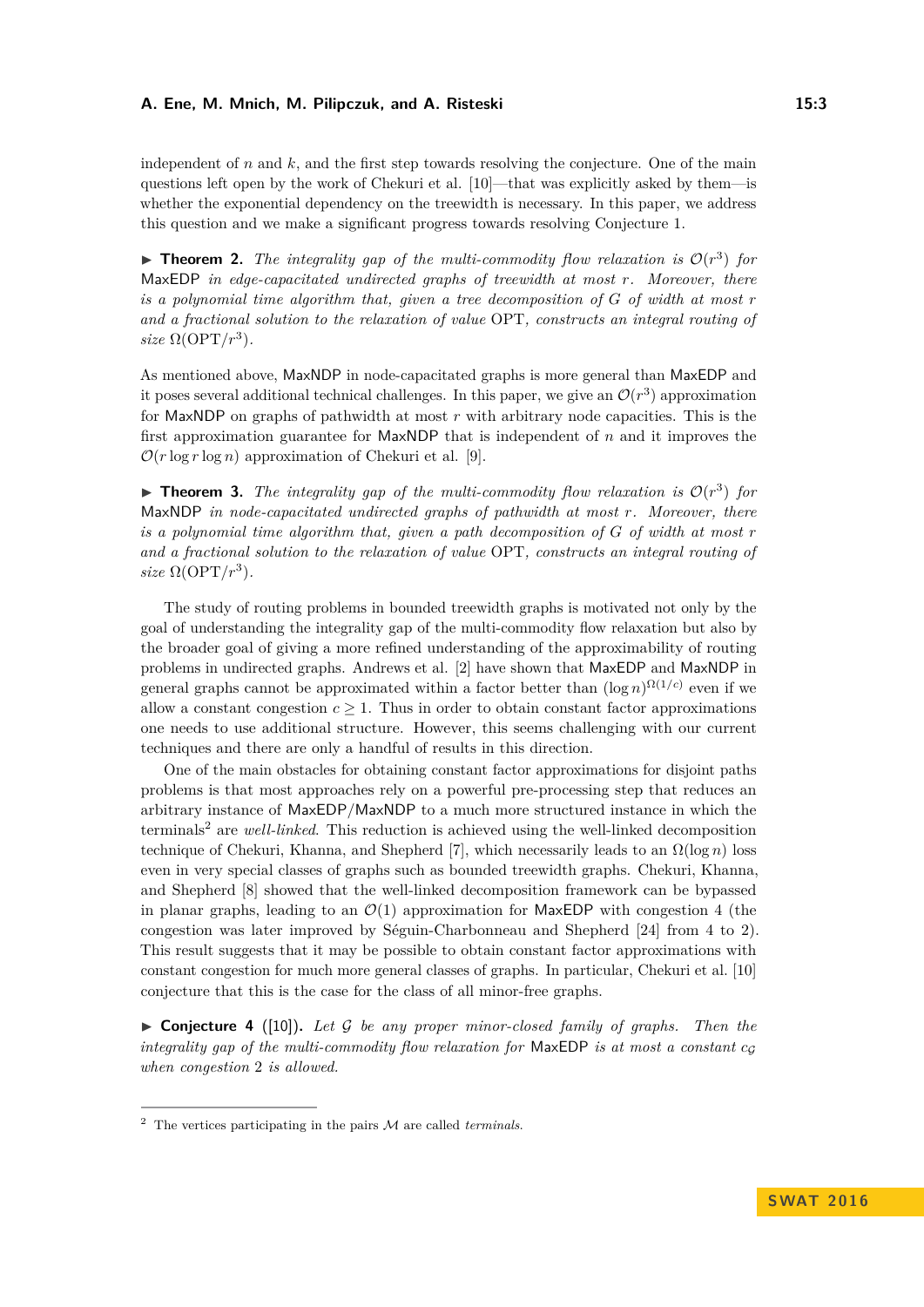### **15:4 On Routing Disjoint Paths in Bounded Treewidth Graphs**

A natural approach is to attack Conjecture [4](#page-2-1) using the structure theorem for minor-free graphs given by Robertson and Seymour [\[21,](#page-14-6) [23\]](#page-14-7) that asserts that every such graph admits a tree decomposition where the size of every adhesion (the intersection of neighboring bags) is bounded, and after turning the adhesions into cliques, every bag induces a structurally simpler graph: one of bounded genus, with potentially a bounded number of apices and vortices. Thus in some sense, in order to resolve Conjecture [4,](#page-2-1) one needs to understand the base graph class (bounded genus graphs with apices and vortices) and how to tackle bounded width tree decompositions.

The recent work of Chekuri et al. [\[10\]](#page-13-6) has made a significant progress toward resolving Conjecture [4](#page-2-1) by providing a toolbox for the latter issue, and the only ingredient that is still missing is an algorithm for planar and bounded genus graphs with a constant number of vortices (in the disjoint paths setting, apices are very easy to handle). However, one of the main drawbacks of their approach is that it leads to approximation guarantees that are *exponential* in the treewidth. Our work strengthens the approach of Chekuri et al. [\[10\]](#page-13-6) and it gives a much more graceful *polynomial* dependence in the approximation ratio.

 $\triangleright$  **Theorem 5.** Let G be a minor-closed class of graphs such that the integrality gap of the *multi-commodity flow relaxation is*  $\alpha$  *with congestion*  $\beta$ *. Let*  $\mathcal{G}_\ell$  *be the class of graphs that admit a tree decomposition where, after turning all adhesions into cliques, each bag induces a graph from* G*, and each adhesion has size at most `. Then the integrality gap of the relaxation*  $f$ *or the class*  $\mathcal{G}_{\ell}$  *is*  $\mathcal{O}(\ell^3) \cdot \alpha$  *with congestion*  $\beta + 3$ *.* 

We also revisit the well-linked decomposition framework of Chekuri et al. [\[7\]](#page-13-7) and we ask whether the  $\Omega(\log n)$  loss is necessary for very structured graph classes. For bounded treewidth graphs, we give a well-linked decomposition framework that reduces an arbitrary instance of MaxEDP to node-disjoint instances of MaxEDP that are *well-linked*. The loss in the approximation for our decomposition is only  $\mathcal{O}(r^3)$ , which improves the guarantee of  $\mathcal{O}(\log r \log n)$  from Chekuri et al. [\[9\]](#page-13-5) when r is much smaller than n.

It is straightforward to obtain the improved well-linked decomposition from our algorithm for MaxEDP. Nevertheless, we believe it is beneficial to have such a well-linked decomposition, given that well-linked decompositions are one of the technical tools at the heart of the recent algorithms for routing on disjoint paths, integral concurrent flows [\[3\]](#page-13-9), and flow and cut sparsifiers [\[13\]](#page-13-10). In particular, we hope that such a well-linked decomposition will have applications to finding flow and cut sparsifiers with Steiner nodes for bounded treewidth graphs. A sparsifier for a graph *G* with *k* source-sink pairs is a significantly smaller graph *H* containing the terminals (and potentially other vertices, called Steiner nodes) that approximately preserves multi-commodity flows or cuts between the terminals. Such sparsifiers have been extensively studied and several results are known both in general graphs and in bounded treewidth graphs (see Andoni et al. [\[1\]](#page-13-11) and references therein).

A different question one could ask for problems in bounded treewidth graphs is whether additional computational power beyond polynomial-time running time can help with MaxEDP or MaxNDP. It is a standard exercise to design an  $n^{\mathcal{O}(r)}$ -time dynamic programming algorithm (i.e., polynomial for every constant  $r$ ) for  $MaxNDP$  in uncapacitated graphs of treewidth *r*, while the aforementioned results on hardness of MaxEDP in capacitated trees [\[16\]](#page-14-3) rule out similar results for capacitated variants. Between the world of having *r* as part of the input, and having *r* as a fixed constant, lies the world of *parameterized complexity*, that asks for algorithms (called *fixed-parameter algorithms*) with running time  $f(r) \cdot n^c$ , where f is any computable function, and *c* is a constant independent of the parameter. It is natural to ask whether allowing such running time can lead to better approximation algorithms. As a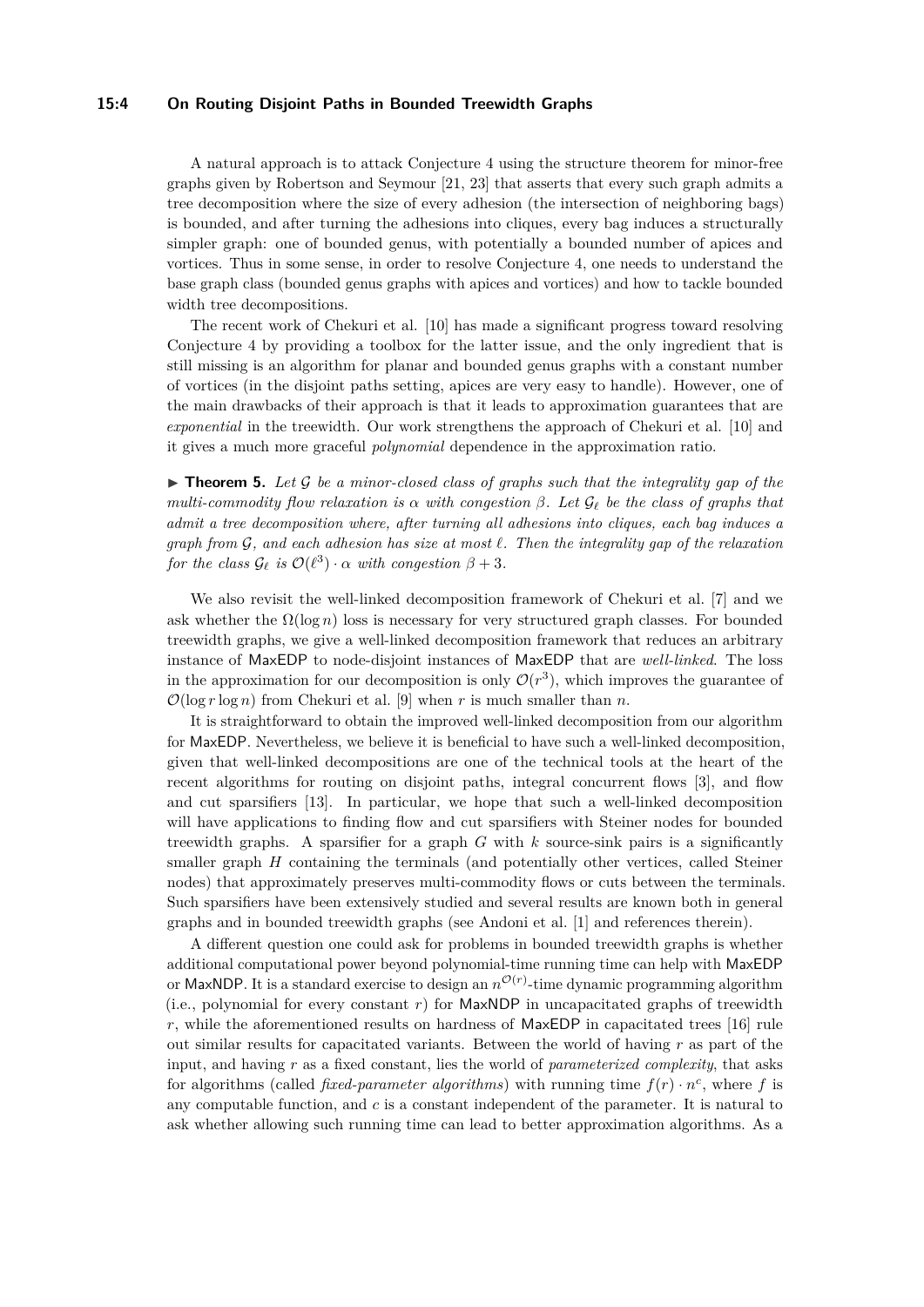

**Figure 1** Notations used for a node *t* with parent *t'* in a tree decomposition  $(\mathcal{T}, \beta)$ . The shaded part defines  $\alpha(t)$ .

first step towards resolving this question, we show a hardness for MaxNDP parameterized by *treedepth*, a much more restrictive graph parameter than treewidth (cf. [\[20\]](#page-14-8)).

<span id="page-4-0"></span> $\triangleright$  **Theorem 6.** MaxNDP *parameterized by the treedepth of the input graph is*  $W[1]$ *-hard, even with unit capacities.*

Consequently, the existence of an *exact* fixed-parameter algorithm is highly unlikely. We remark that our motivation for the choice of treedepth as parameter stems from the observation that a number of algorithms using the Sherali-Adams hierarchy to approximate a somewhat related problem of Nonuniform Sparsest Cut in bounded treewidth graphs [\[12,](#page-13-12) [17\]](#page-14-9) in fact implicitly uses a rounding scheme based on treedepth rather than treewidth.

Due to space constraints, we defer the proof of Thereom [6](#page-4-0) to the full version of this paper.

# <span id="page-4-1"></span>**2 Preliminaries**

**Tree and path decompositions.** In this paper all tree decompositions are rooted; that is, a tree decomposition of a graph *G* is a pair  $(\mathcal{T}, \beta)$  where  $\mathcal{T}$  is a rooted tree and  $\beta: V(\mathcal{T}) \to 2^{V(G)}$ is a mapping such that (i) for every  $e \in E(G)$  there is a node  $t \in V(\mathcal{T})$  with  $e \subseteq \beta(t)$ , and (ii) for every  $v \in V(G)$  the set  $\{t \mid v \in \beta(t)\}$  is non-empty and connected in  $\mathcal{T}$ .

For a node  $t \in V(\mathcal{T})$ , we call the set  $\beta(t)$  the *bag* at node *t*, while for an edge  $st \in E(\mathcal{T})$ . the set  $\beta(t) \cap \beta(s)$  is called an *adhesion*. For a non-root node  $t \in V(\mathcal{T})$ , by parent(*t*) we denote the parent of *t*, and by  $\sigma(t) := \beta(t) \cap \beta(\text{parent}(t))$  the adhesion on the edge to the parent of *t*, called henceforth *the parent adhesion*; for the root node  $t_0 \in V(\mathcal{T})$  we put  $\sigma(t_0) = \emptyset$ . For two nodes  $s, t \in V(\mathcal{T})$ , we denote by  $s \leq t$  if *s* is a descendant of *t*, and put  $\gamma(t) := \bigcup_{s \preceq t} \beta(s), \ \alpha(t) := \gamma(t) \setminus \sigma(t), \text{ and } G(t) := G[\gamma(t)] \setminus E(G[\sigma(t)]).$ 

A *torso* at node *t* is a graph obtained from  $G[\beta(t)]$  by turning every adhesion for an edge incident to *t* into a clique.

We say that  $(A, B)$  is a *separation* in *G* if  $A \cup B = V(G)$  and there does not exist an edge of *G* with an endpoint in  $A \setminus B$  and the other endpoint in  $B \setminus A$ . We use the following well-known property of a tree decomposition.

<span id="page-4-2"></span>**Example 12.5. Lemma 12.3.1]**. *Let*  $(\mathcal{T}, \beta)$  *be a tree decomposition of a graph G. Then for* each  $t \in V(\mathcal{T})$  the pair  $(\gamma(t), V(G) \setminus \alpha(t))$  is a separation of G, and  $\gamma(t) \cap (V(G) \setminus \alpha(t)) = \sigma(t)$ .

A *path decomposition* is a tree decomposition where  $\mathcal T$  is a path, rooted at one of its endpoints.

The width of a tree or path decomposition  $(\mathcal{T}, \beta)$  is defined as  $\max_t |\beta(t)| - 1$ . To ease the notation, we will always consider decompositions of width *less* than  $r$ , for some integer  $r$ , so that every bag is of size at most *r*.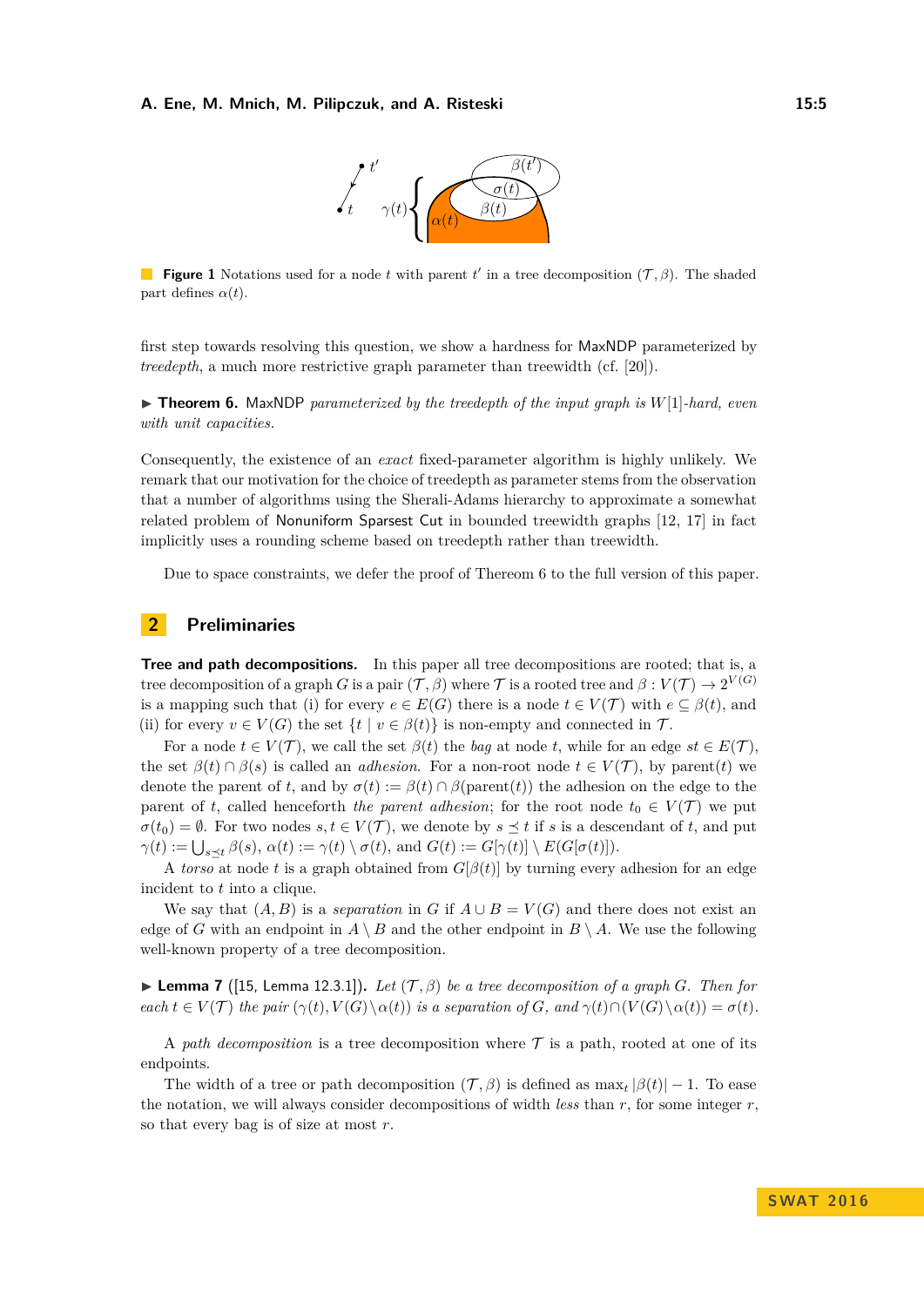<span id="page-5-0"></span>

**Figure 2** The multi-commodity flow relaxation for MaxEDP. The instance on the right is the  $\Omega(\sqrt{n})$  integrality gap example for MaxEDP with unit edge capacities [\[16\]](#page-14-3). Any integral routing  $\Omega(\sqrt{n})$ routes at most one pair whereas there is a multi-commodity flow that sends 1*/*2 units of flow for each pair  $(s_i, t_i)$  along the canonical path from  $s_i$  to  $t_i$  in the grid.

**Problem definitions.** The input to MaxEDP is an undirected graph *G* with edge capacities  $cap(e) \in \mathbb{Z}_+$  and a collection  $\mathcal{M} = \{(s_1, t_1), \ldots, (s_k, t_k)\}\$  of vertex pairs. A *routing* for a subset  $M' \subseteq M$  is a collection  $P$  of paths in *G* such that, for each pair  $(s_i, t_i) \in M'$ ,  $P$ contains a path connecting  $s_i$  to  $t_i$ . The routing is *feasible* if every edge *e* is in at most  $cap(e)$ paths. In the Maximum Edge Disjoint Paths problem (MaxEDP), the goal is to maximize the number of pairs that can be feasibly routed. The Maximum Node Disjoint Paths problem (MaxNDP) is the node-capacitated variant of MaxEDP in which each node *v* has a capacity cap( $v$ ) and in a feasible routing each node appears in at most cap( $v$ ) paths.

We refer to the vertices participating in the pairs M as *terminals*. It is convenient to assume that  $M$  form a matching on the terminals; this can be ensured by making several copies of a terminal and attaching them as leaves.

**Multicommodity flow relaxation.** We use the following standard multicommodity flow relaxation for MaxEDP (there is an analogous relaxation for MaxNDP). We use  $\mathcal{P}(u, v)$  to denote the set of all paths in *G* from *u* to *v*, for each pair  $(u, v)$  of nodes. Since the pairs M form a matching, the sets  $\mathcal{P}(s_i, t_i)$  are pairwise disjoint. Let  $\mathcal{P} = \bigcup_{i=1}^k \mathcal{P}(s_i, t_i)$ . The LP has a variable  $f(p)$  for each path  $p \in \mathcal{P}$  representing the amount of flow on  $p$ . For each pair  $(s_i, t_i) \in \mathcal{M}$ , the LP has a variable  $x_i$  denoting the total amount of flow routed for the pair (in the corresponding IP,  $x_i$  denotes whether the pair is routed or not). The LP imposes the constraint that there is a flow from  $s_i$  to  $t_i$  of value  $x_i$ . Additionally, the LP has capacity constraints that ensure that the total amount of flow on paths using a given edge (resp. node for MaxNDP) is at the capacity of the edge (resp. node).

It is well-known that the relaxation MaxEDP-LP can be solved in polynomial time, since there is an efficient separation oracle for the dual (alternatively, one can write a compact relaxation). Let  $(f, x)$  denote a feasible solution to MaxEDP-LP for an instance  $(G, \mathcal{M})$  of MaxEDP. For each vertex  $v$ , let  $x(v)$  denote the *marginal value* of  $v$  in the multi-commodity flow  $f$ ; thus,  $x(v)$  is the amount of flow routed for each terminal  $v$ .

# **3 Algorithm for MaxEDP in Bounded Treewidth Graphs**

We give a polynomial time algorithm for MaxEDP that achieves an  $\mathcal{O}(r^3)$  approximation for graphs with treewidth less than *r*. Our algorithm builds on the work of Chekuri et al. [\[10\]](#page-13-6),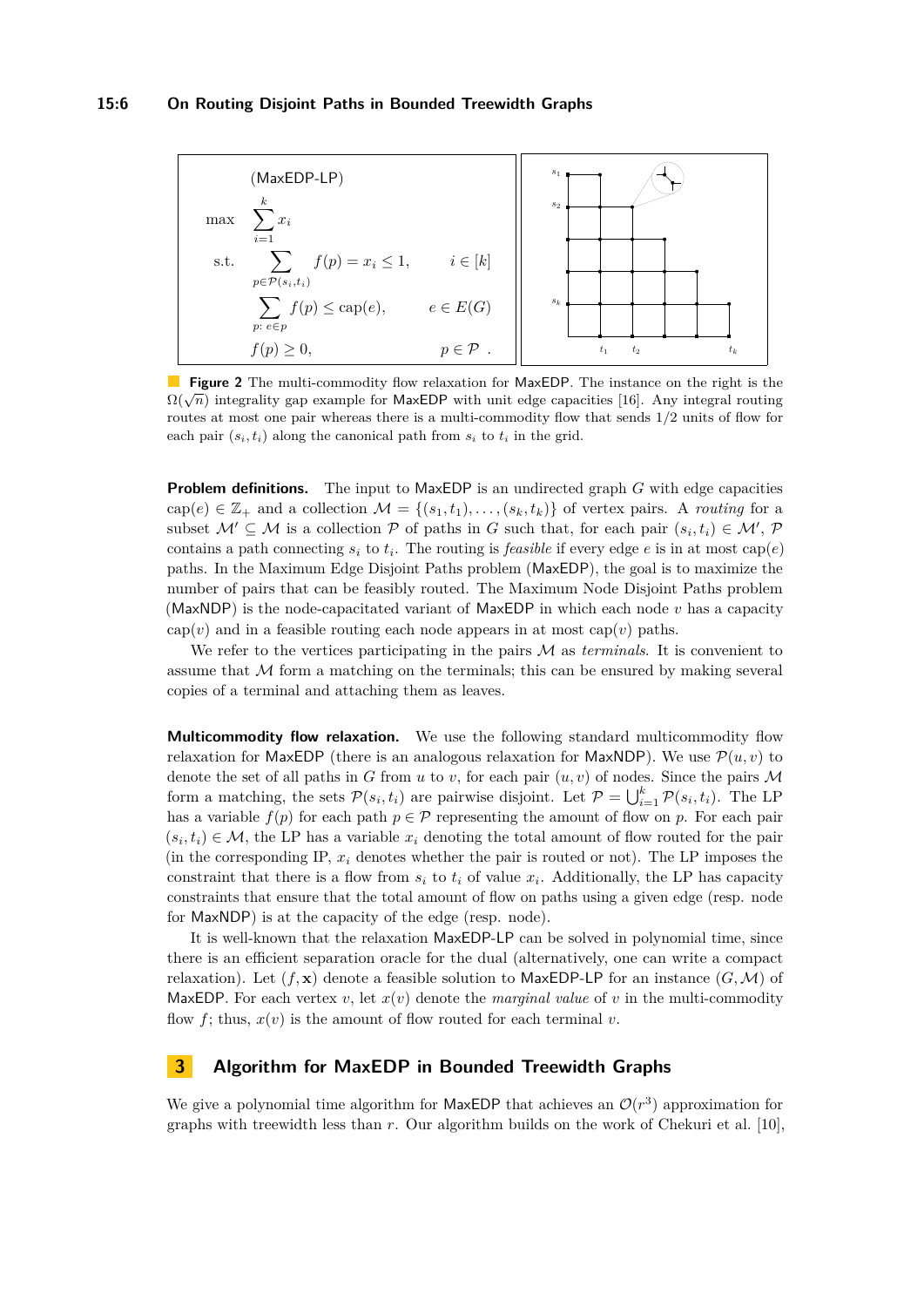<span id="page-6-0"></span>**Proposition 8** ([\[11,](#page-13-14) Proposition 3.4]). Let  $(G, \mathcal{M})$  be an instance of MaxEDP and let  $(f, \mathbf{x})$ *be a feasible fractional solution for the instance. If there is a set*  $S \subseteq V(G)$ , a value  $\alpha \geq 1$ *and a flow g that for each*  $v \in V(G)$  *routes routes at least*  $x(v)/\alpha$  *units of flow to some vertex* in *S*, then there is an integral routing of at least  $\binom{|f|}{360}$  $\frac{|f|}{36\alpha|S|}$  pairs.

We will later apply Proposition [8](#page-6-0) by letting *S* be a subset of a bag in a tree decomposition of *G*.

Our starting point is a tree decomposition  $(\mathcal{T}, \beta)$  for *G* of width less than *r* and a fractional solution  $(f, x)$  to the multicommodity flow relaxation for MaxEDP given in Section [2,](#page-4-1) that is, the flow *f* routes  $\mathbf{x}(v)$  units of flow for each vertex  $v \in V$ . We let |*f*| denote the total amount of flow routed by *f*, i.e.,  $|f| = \binom{1}{2} \sum_{v \in V} \mathbf{x}(v)$ .

The following definitions play a key role in our algorithm.

**► Definition 9** (Safe node). A node  $t \in V(T)$  is *safe* with respect to  $(f, \mathbf{x})$  if there is a second multicommodity flow *g* in  $G(t)$  that satisfies the edge capacities of  $G(t)$  and, for each vertex  $z \in \gamma(t)$ , *g* routes at least  $\begin{pmatrix} 1 \\ 4r \end{pmatrix} \cdot \mathbf{x}(z)$  units of flow from *z* to the adhesion  $\sigma(t)$ . The node *t* is *unsafe* if it is not safe.

**► Definition 10** (Good node). A node  $t \in V(\mathcal{T})$  is good with respect to  $(f, \mathbf{x})$  if every flow path in the support of *f* that has an endpoint in  $\gamma(t)$  also intersects  $\sigma(t)$ ; in other words, no flow path is completely contained in  $G[\alpha(t)]$ . A node is *bad* if it is not good.

 $\blacktriangleright$  Remark. If a node t is good then it is also safe, as shown by the following multicommodity flow *g* in  $G(t)$ . For each path *p* in the support of *f* that originates in  $\gamma(t)$ , let *p*<sup>'</sup> be the smallest prefix of *p* that ends at a vertex of  $\sigma(t)$  (since *p* intersects  $\sigma(t)$ , there is such a prefix); we set  $g(p') = f(p)$ . The resulting flow g is a feasible multicommodity flow in  $G(t)$ that routes  $\mathbf{x}(z)$  units of flow from *z* to  $\sigma(t)$  for each vertex  $z \in \gamma(t)$ . Therefore, *t* is safe.

Our approach is an inductive argument based on the maximum size of a parent adhesion that is bad or unsafe. More precisely, we prove the following:

<span id="page-6-1"></span> $\triangleright$  **Theorem 11.** Let  $(G, \mathcal{M})$  be an instance of MaxEDP and let  $(f, \mathbf{x})$  be a fractional solution *for* (*G,*M)*, where f is a feasible multicommodity flow in G for* M *with marginal values* **x***. Let*  $(\mathcal{T}, \beta)$  *be a tree decomposition for G of width less than r. Let*  $\ell_1$  *be the maximum size of a parent adhesion of an unsafe node, and let `*<sup>2</sup> *be the maximum size of a parent adhesion of a bad node. There is a polynomial time algorithm that constructs an integral routing of size at least*  $\binom{1}{144r^3} \cdot \left(1 - \binom{1}{r}\right)^{\ell_1 + \ell_2} \cdot |f|.$ 

**Proof.** We start with a bit of preprocessing. If  $|f| = 0$ , then we return an empty routing. Otherwise, the root node of  $\mathcal T$  is always unsafe and bad, and the integers  $\ell_1$  and  $\ell_2$  are well-defined. By considering every connected component of *G* independently (with inherited tree decomposition from  $(\mathcal{T}, \beta)$ ), we assume that *G* is connected; note that in this step all safe or good adhesions remain safe or good for every connected component. Furthermore, we delete from  $(\mathcal{T}, \beta)$  all nodes with empty bags; note that the connectivity of *G* ensures that the nodes with non-empty bags induce a connected subtree of  $\mathcal T$ . In this step, the root of  $\mathcal T$  may have moved to a different node (the topmost node with non-empty bag), but the parent-children relation in the tree remains unchanged.

Once *G* is connected and no bag is empty, the only empty parent adhesion is the one for the root node. We prove Theorem [11](#page-6-1) by induction on  $\ell_1 + \ell_2 + |V(G)|$ .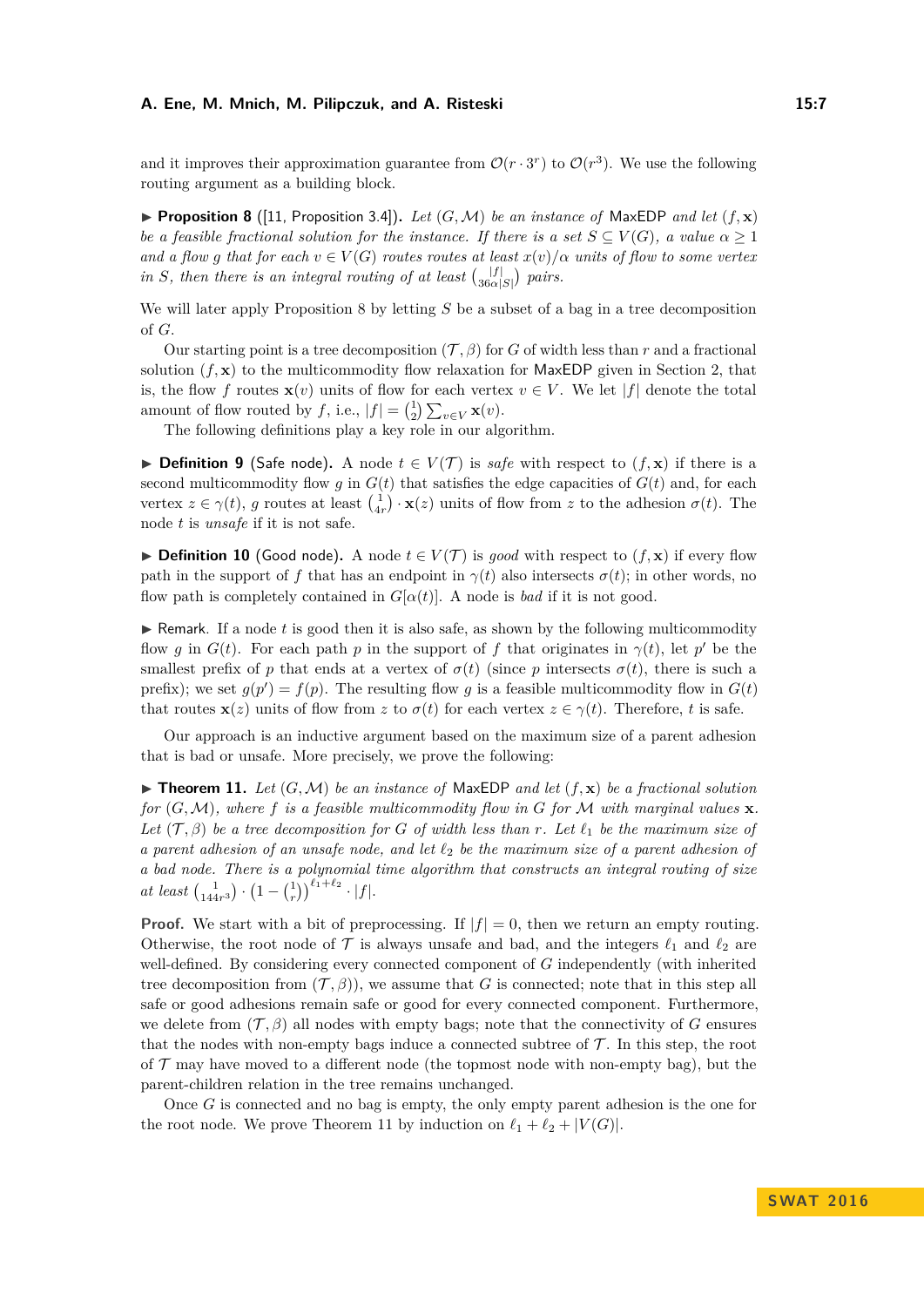#### **15:8 On Routing Disjoint Paths in Bounded Treewidth Graphs**

**Base case.** In the base case, we assume that  $\ell_1 = \ell_2 = 0$ . Since every parent adhesion of a non-root node is non-empty, that implies that the only bad node is the root  $t_0$ , that is, every flow path in *f* passes through  $\beta(t_0)$ , which is of size at most *r*. By applying Proposition [8](#page-6-0) with  $S = \beta(t_0)$  and  $\alpha = 1$ , we construct an integral routing of size at least  $\frac{1}{36r}|f| \ge \frac{1}{144r^3}|f|$ . In the inductive step, we consider two cases, depending on if  $0 \leq \ell_1 < \ell_2$  or  $0 < \ell_1 = \ell_2$ .

**Inductive step when**  $0 \leq \ell_1 < \ell_2$ . Let  $\{t_1, t_2, \ldots, t_p\}$  be the topmost bad nodes of  $\mathcal{T}$ with parent adhesions of size  $\ell_2$ , that is, it is a minimal set of such bad nodes such that for every bad node *t* with parent adhesion of size  $\ell_2$ , there exists an  $i \in \{1, \ldots, p\}$  with  $t \leq t_i$ . For  $i = 1, \ldots, p$ , let  $f_i^{\text{inside}}$  be the subflow of *f* consisting of all paths that are completely contained in  $G[\alpha(t_i)]$ . Furthermore, since  $\ell_1 < \ell_2$ , the node  $t_i$  is safe; let  $g_i$  be the corresponding flow, i.e., a flow that routes  $\frac{1}{4r}x(v)$  from every  $v \in \gamma(t_i)$  to  $\sigma(t_i)$  in  $G(t_i)$ . By applying Proposition [8,](#page-6-0) there is an integral routing  $P_i$  in  $G(t_i)$  that routes at least  $\binom{1}{144r^2}$  finside pairs. Since the subgraphs  $\{G(t_i): 1 \le i \le p\}$  are edge-disjoint, we get an integral routing  $P := \bigcup_i P_i$  of size at least  $\begin{pmatrix} 1 \\ 144r^2 \end{pmatrix} \sum_{i=1}^p |f_i^{\text{inside}}|$ .

If  $\sum_{i=1}^p |f_i^{\text{inside}}| > \frac{1}{r}|f|$ , then we can return the routing P as the desired solution. Otherwise, we drop the flows  $f_i^{\text{inside}}$ , that is, consider a flow  $f' := f - \sum_{i=1}^p f_i^{\text{inside}}$ . Clearly,  $|f'| \geq (1 - \frac{1}{r})|f|$ . Furthermore, by definition of  $f_i^{\text{inside}}$ , every node  $t_i$  is good with respect to  $f'$ . Since deleting a flow path cannot turn a good node into a bad one nor a safe node into an unsafe one, and all descendants of a good node are also good, we infer that every unsafe node with respect to  $f'$  has parent adhesion of size at most  $\ell_1$ , while every bad node with respect to  $f'$  has parent adhesion of size *less* than  $\ell_2$ . Consequently, by the induction hypothesis we obtain an integral routing of size at least  $\frac{1}{144r^3} \left(1 - \frac{1}{r}\right)^{\ell_1 + \ell_2 - 1} |f'| \ge \frac{1}{144r^3} \left(1 - \frac{1}{r}\right)^{\ell_1 + \ell_2} |f|.$ 

**Inductive step when**  $0 < \ell_1 = \ell_2$ . In this case, we pick a node  $t^{\circ}$  to be the lowest node of  $\mathcal T$  that is unsafe and has parent adhesion of size  $\ell_1$ . By the definition of an unsafe node and Menger's theorem, there exists a set  $U \subseteq \alpha(t^{\circ})$  such that  $\text{cap}(\delta(U)) < \frac{1}{4r}\mathbf{x}(U)$ . With a bit more care, we can extract a set *U* with one more property:

<span id="page-7-0"></span>► **Lemma 12.** *In polynomial time we can find a set*  $U \subseteq \alpha(t^{\circ})$  *for which* (i) cap( $\delta(U)$ ) <  $\frac{1}{4r}\mathbf{x}(U)$ *, and* (ii) *for every non-root node t, if*  $\sigma(t) \subseteq U$ *, then*  $\gamma(t) \subseteq U$ *.* 

**Proof.** Consider an auxiliary graph *G*<sup> $\prime$ </sup>, obtained from *G*[ $\gamma$ ( $t$ <sup>o</sup>)] by adding a super-source  $s^*$ , linked for every  $v \in \gamma(t^{\circ})$  by an arc  $(s^*, v)$  of capacity  $\frac{1}{4r}\mathbf{x}(v)$ , and a super-sink  $t^*$ , linked for every  $v \in \sigma(t^{\circ})$  by an arc  $(v, t^*)$  of infinite capacity. Let *U* be such a set that  $\delta(U \cup \{s^*\})$ is a minimum  $s^*$ -*t*<sup>\*</sup> cut in this graph. Clearly, since *U* is unsafe, cap( $\delta_{G'}(U \cup \{s^*\})$ ) <  $\frac{1}{4r}\mathbf{x}(\gamma(t^{\circ})) = \text{cap}(\delta_{G'}(s^{\ast})),$  so  $U \neq \emptyset$ . Also,  $U \subseteq \alpha(t^{\circ}),$  as each node in  $\sigma(t^{\circ})$  is connected to  $t^*$  with an infinite-capacity arc.

We claim that *U* satisfies the desired properties. The first property is immediate:

$$
\operatorname{cap}(\delta_G(U)) = \operatorname{cap}(\delta_{G'}(U \cup \{s^*\})) - \frac{1}{4r}\mathbf{x}(\gamma(t^{\circ}) \setminus U) < \frac{1}{4r} \left( \mathbf{x}(\gamma(t^{\circ})) - \mathbf{x}(\gamma(t^{\circ}) \setminus U) \right) = \frac{1}{4r}\mathbf{x}(U).
$$

For the second property, pick a non root node *t* with  $\sigma(t) \subseteq U$ . Since  $\sigma(t) \subseteq U \subseteq \alpha(t^{\circ})$ , we have  $t \leq t^{\circ}$ ,  $t \neq t^{\circ}$ , and  $\gamma(t) \subseteq \alpha(t^{\circ})$ . Let  $U' := U \cup \gamma(t)$ . By Lemma [7,](#page-4-2)  $\delta_G(U') \subseteq \delta_G(U)$ , and hence  $\delta_{G'}(U' \cup \{s^*\}) \subseteq \delta_{G'}(U \cup \{s^*\})$ . However, since  $\delta_{G'}(U \cup \{s^*\})$  is a minimum cut, we have actually  $\delta_G(U') = \delta_G(U)$ . Since *G* is connected, this implies that  $U = U'$ , and thus  $\gamma(t) \subseteq U$ . As the choice of *t* was arbitrary, *U* satisfies the second property.

Using the cut *U*, we split the graph *G* and the flow *f* into two pieces as follows. Let  $G_1 = G[U]$  and  $G_2 = G - U$ . Let  $f_i$  be the restriction of  $f$  to  $G_i$ , i.e., the flow consisting of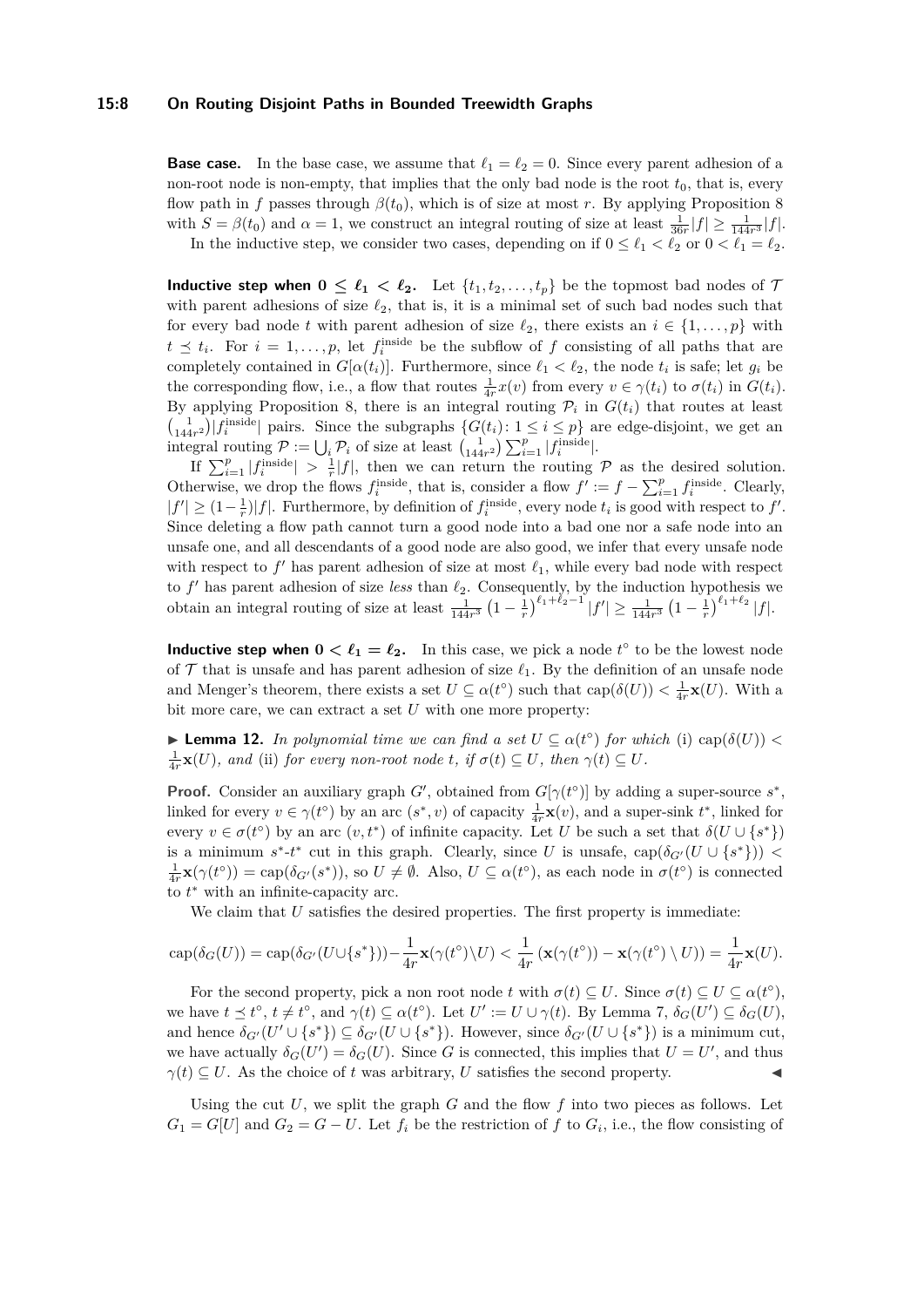only flow paths that are contained in  $G_i$ . Let  $\mathbf{x}_i$  be the marginals of  $f_i$  and let  $\mathcal{M}_i$  be the subset of M consisting of all pairs  $(s, t)$  such that  $\{s, t\} \subseteq V(G_i)$ ; note that  $x_i(s) = x_i(t)$  for each pair  $(s, t) \in \mathcal{M}_i$  and thus  $(f_i, \mathbf{x}_i)$  is a fractional routing for the instance  $(G_i, \mathcal{M}_i)$ . Let  $(\mathcal{T}, \beta_1)$  and  $(\mathcal{T}, \beta_2)$  be the restriction of  $(\mathcal{T}, \beta)$  to the vertices of  $G_1$  and  $G_2$ , respectively; we define mappings  $\sigma_i$ ,  $\gamma_i$ , and  $\alpha_i$  naturally. In what follows, we consider separately two instances  $\mathcal{I}_i := \langle (G_i, \mathcal{M}_i), (f_i, \mathbf{x}_i), (\mathcal{T}, \beta_i) \rangle$  for  $i = 1, 2$ .

An important observation is the following:

<span id="page-8-0"></span>**► Lemma 13.** *Every node*  $t \in V(T)$  *that is good in the original instance (i.e., as a node of*  $\mathcal{T}$ *, with respect to*  $(f, \mathbf{x})$ *) is also good in*  $\mathcal{I}_i$  *with respect to*  $(f_i, \mathbf{x}_i)$ *.* 

**Proof.** Note that every flow path in  $f_i$  is also present in  $f$ , and therefore intersects the parent adhesion of  $f$  if  $t$  is a good node in the original instance.

Consequently, every node  $t \in V(\mathcal{T})$  with  $|\sigma(t)| > l_2$  is good in the instance  $\mathcal{I}_i$ , and the maximum size of a parent adhesion of a bad node in instance  $\mathcal{I}_i$  is at most  $\ell_2$ . Hence, both  $\mathcal{I}_1$  and  $\mathcal{I}_2$  satisfy the assumptions of Theorem [11](#page-6-1) with not larger values of  $\ell_1$  and  $\ell_2$ . Furthermore, note that  $|V(G_i)| < |V(G)|$  for  $i = 1, 2$ .

For  $\mathcal{I}_2$ , the above reasoning allows us to simply just apply inductive step, obtaining an integral routing  $\mathcal{P}_2$  of size at least

<span id="page-8-2"></span>
$$
|\mathcal{P}_2| \ge \binom{1}{144r^3} \left(1 - \binom{1}{r}\right)^{\ell_1 + \ell_2} \cdot |f_2| \tag{1}
$$

For  $\mathcal{I}_1$ , we are going to obtain a larger routing via an inductive step with better bounds.

<span id="page-8-1"></span>**Example 14.** The size of the largest parent adhesion of an unsafe node in  $\mathcal{I}_1$  is less than  $\ell_1$ .

**Proof.** Assume the contrary, let  $t \in V(\mathcal{T})$  be an unsafe adhesion with  $|\sigma_1(t)| \geq \ell_1$ . If  $|\sigma(t)| > \ell_1$ , then *t* is good in the original instance, and by Lemma [13](#page-8-0) it remains good in  $\mathcal{I}_1$ . Consequently,  $|\sigma(t)| = |\sigma_1(t)| = \ell_1$ ; in particular,  $\sigma(t) = \sigma_1(t) \subseteq U$ .

By Lemma [12\(](#page-7-0)ii) we have  $\gamma(t) \subseteq U$ . Consequently, *t* is safe in the original instance if and only if it is safe in  $\mathcal{I}_1$ . Since  $t \leq t^{\circ}$ ,  $t \neq t^{\circ}$ , but  $|\sigma(t)| = \ell_2$ , by the choice of  $t^{\circ}$  it holds that  $t$ is safe in the original instance, a contradiction.

Lemma [14](#page-8-1) allows us to apply the inductive step to  $\mathcal{I}_1$  and obtain an integral routing  $\mathcal{P}_1$  of size at least

<span id="page-8-3"></span>
$$
|\mathcal{P}_1| \ge \binom{1}{144r^3} \left(1 - \binom{1}{r}\right)^{\ell_1 - 1 + \ell_2} \cdot |f_1| \tag{2}
$$

Let us now estimate the amount of flow lost by the separation into  $\mathcal{I}_1$  and  $\mathcal{I}_2$ , i.e., *g* = *f* − *f*<sub>1</sub> − *f*<sub>2</sub>. As every flow path in *g* passes through  $\delta$ (*U*), we have  $|g|$  ≤ cap( $\delta$ (*U*)) <  $\frac{1}{4r}$ **x**(*U*). Since  $|f_1| + |g| \geq \frac{1}{2}$ **x**(*U*) (no flow path in  $f_2$  originates in *U*), we have that  $|g| \leq \frac{1}{4r} \cdot 2 \cdot (|f_1| + |g|)$ . Hence,

<span id="page-8-4"></span>
$$
|g| \le \frac{1}{2r} \cdot \left(1 - \frac{1}{2r}\right)^{-1} |f_1| \le \frac{1}{r}|f_1| \tag{3}
$$

By putting up together  $(1)$ ,  $(2)$ , and  $(3)$ , we obtain that

$$
|\mathcal{P}_1| + |\mathcal{P}_2| \ge \frac{1}{144r^3} \left(1 - \frac{1}{r}\right)^{\ell_1 + \ell_2} \left(|f_2| + \left(1 - \frac{1}{r}\right)^{-1} |f_1|\right)
$$
  

$$
\ge \frac{1}{144r^3} \left(1 - \frac{1}{r}\right)^{\ell_1 + \ell_2} (|f_2| + |f_1| + |g|) = \frac{1}{144r^3} \left(1 - \frac{1}{r}\right)^{\ell_1 + \ell_2} |f|.
$$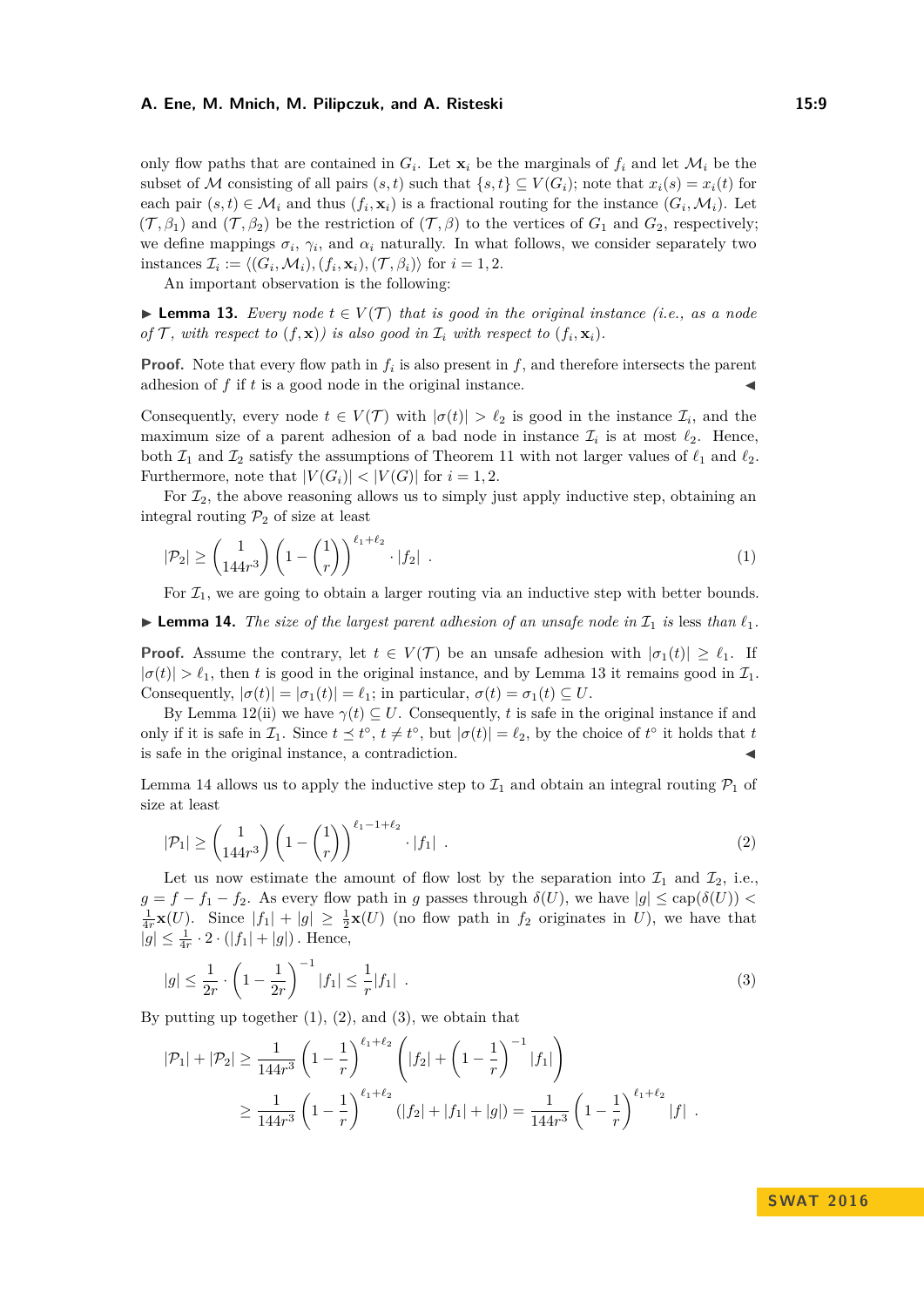## **15:10 On Routing Disjoint Paths in Bounded Treewidth Graphs**

This concludes the proof of Theorem [11.](#page-6-1) Since  $\ell_1, \ell_2 \le r$ , while  $(1 - \frac{1}{r})^{2r} = \Omega(1)$ , Theorem [11](#page-6-1) immediately implies the promised  $\mathcal{O}(r^3)$ -approximation algorithm.

**F** Remark. We conclude with observing that the improved approximation ratio of  $\mathcal{O}(r^3)$ directly translates to the more general setting of *k*-sums of graph from some minor closed family  $G$ , as discussed by Chekuri et al. [\[10\]](#page-13-6). That is, if we are able to  $\alpha$ -approximate MaxEDP with congestion  $\beta$  in graphs from  $\mathcal{G}$ , we can have  $\mathcal{O}(\alpha r^5)$ -approximation algorithm with congestion  $(\beta + 3)$  in graphs admitting a tree decomposition of maximum adhesion size at most  $r$ , and the torso of every bag being from the class  $\mathcal{G}$ .

To see this, observe that the only place when our algorithm uses that the *bags* are of bounded size (as opposed to *adhesions*) is the base case, where all flow paths pass through the bag  $\beta(t_0)$  of the root node  $t_0$ . However, in this case we can proceed exactly as Chekuri et al. [\[10\]](#page-13-6): using the flow paths, move the terminals to  $\beta(t_0)$ , replace connected components of  $G - \beta(t_0)$  with their  $(r^2, 2)$ -sparsifiers, and apply the algorithm for the class  $\mathcal{G}$ . In addition to the  $\mathcal{O}(r^3)$  approximation factor of our algorithm, the application of the algorithm for  $\mathcal G$ incurs an approximation ratio of  $\alpha$  and congestion of  $\beta$ , the use of sparsifiers adds a factor of  $r^2$  to the approximation ratio and an additive constant  $+1$  to the congestion, while the terminal move adds an additional amount of 2 to the final congestion.

## **4 Algorithm for MaxNDP in Bounded Pathwidth Graphs**

In this section we develop an  $\mathcal{O}(r^3)$ -approximation algorithm for MaxNDP in graphs of *pathwidth* less than *r*. We follow the outline of the MaxEDP algorithm from the previous section, with few essential changes.

Most importantly, we can no longer use Proposition [8,](#page-6-0) as it refers to edge disjoint paths, and the proof of its main ingredient by Chekuri et al. [\[4\]](#page-13-0) relies on a clustering technique that stops to work for node disjoint paths. We fix this by providing in Sect. [4.1](#page-9-0) a node-disjoint variant of Proposition [8,](#page-6-0) using the more involved clustering approach of Chekuri et al. [\[7\]](#page-13-7).

Then, in Sect. [4.2](#page-12-0) we revisit step-by-step the arguments for MaxEDP, pointing out remaining differences. We remark that the use of pathwidth instead of treewidth is only essential in the inductive step for the case  $\ell_1 < \ell_2$ : if we follow the argument for MaxEDP for bounded-treewidth graphs, the graphs  $G(t_i)$  may not be node disjoint (but they are edge disjoint), breaking the argument. Note that for bounded pathwidth graphs, there is only one such graph considered, and the issue is nonexistent.

## <span id="page-9-0"></span>**4.1 Routing to a small adhesion in a node-disjoint setting**

<span id="page-9-1"></span>**Proposition 15.** Let  $(G, \mathcal{M})$  be an instance of MaxNDP and let  $(f, \mathbf{x})$  be a feasible fractional *solution for the instance. Suppose that there is also a second (feasible, i.e., respecting node capacities)* flow that routes at least  $x(v)/\alpha$  *units of flow for each v to some set*  $S \subseteq V$ *, where*  $\alpha \geq 1$ *. Then there is an integral routing of*  $\Omega(|f|/(\alpha|S|))$  *pairs.* 

**Proof.** Without loss of generality, we may assume that the terminals of  $M$  are pairwise distinct and of degree and capacity one: we can always move a terminal from a vertex *t* to a newly-created degree-1 capacity-1 neighbour of *t*.

Let *g* be the second flow mentioned in the statement. In what follows, we modify and simplify the flows *f* and *g* in a number of steps. We denote by  $f_1, f_2, \ldots$  and  $g_1, g_2, \ldots$  flows after subsequent modification steps; for the flow  $f_i$ , by  $\mathbf{x}_i$  we denote its marginals.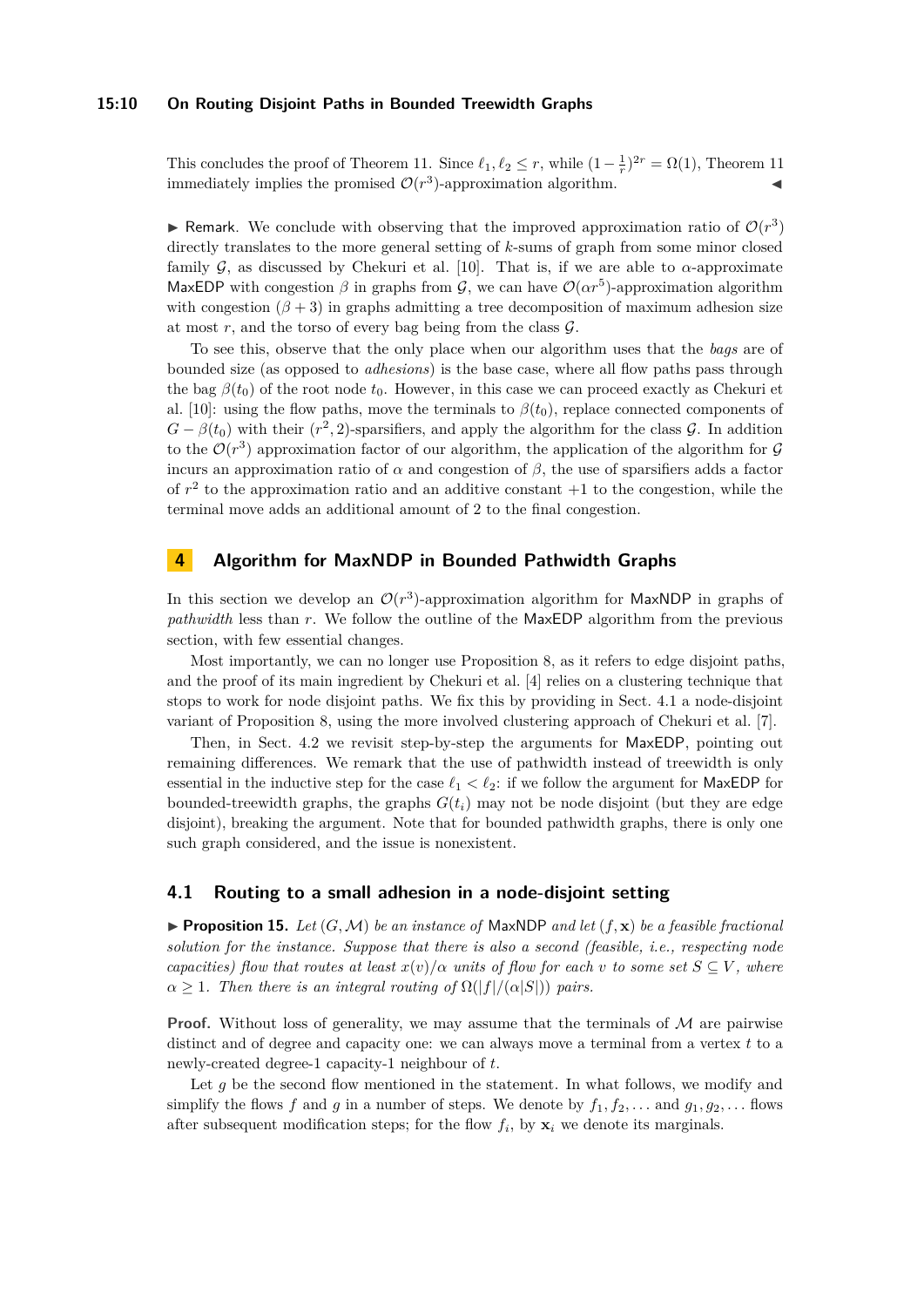**Symmetrizing the flow** *g*. In the first step, we construct flows  $f_1$  and  $g_1$  with the following property: for every terminal pair  $(s, t) \in \mathcal{M}$ , for every  $v \in S$ ,  $g_1$  sends the same amount of flow from *s* to *v* as from *t* to *v*. To obtain this goal, we first take the flow *g/*3, and then for every  $(s, t) \in \mathcal{M}$  redirect the flow originating at *s* to first go along the commodity for the pair  $(s, t)$  in flow  $f/(3\alpha)$  to the vertex *t*, and then go to *S* in exactly the same manner as the flow originating at *t* does. It is easy to see that  $q_1$  consists of three feasible flows scaled down by at least  $1/3$ , thus it is feasible. Finally, we set  $f_1 := f/3$ , so that  $g_1$  again sends an amount of  $\mathbf{x}_1(v)/\alpha$  flow from every vertex *v* to *S*. Note that  $|f_1| = |f|/3$ .

**Restricting to single vertex of** *S***.** To construct flows  $f_2$  and  $g_2$ , pick a vertex  $u \in S$  that receives the most flow in  $g_1$ . Take  $g_2$  to be the flow  $g_1$ , restricted only to flow paths ending in *u*. Then, restrict  $f_1$  to obtain  $f_2$  as follows: for every terminal pair  $(s, t) \in M$ , reduce the amount of flow from *s* to *t* to  $\alpha$  times the total amount of flow sent from *s* to *u* by  $g_2$ ; note that, by the previous step, it is also equal  $\alpha$  times the total amount of flow sent from  $t$ to *u* by  $g_2$ . By this step, we maintain the invariant that  $g_2$  sends  $\mathbf{x}_2(v)/\alpha$  flow from every *v* ∈ *V*(*G*), and we have  $|f_2|$  ≥  $|f_1|/|S|$  ≥  $|f|/(3|S|)$ .

**Rounding to a half-integral flow.** In the next step, we essentially repeat the integral rounding procedure by Chekuri et al. [\[4,](#page-13-0) Section 3.2]. We use the following operation as a basic step in the rounding.

<span id="page-10-1"></span>▶ Lemma 16 ([\[4,](#page-13-0) Theorem 2.1]). Let G be a directed graph with edge capacities. Given a *flow h* in *G* that goes from set  $X \subseteq V(G)$  to a single vertex  $u \in V(G)$ *, such that for every*  $v \in X$  *the amount of flow originating in v is*  $z(v)$ *, and a vertex*  $v_0 \in X$  *such that*  $z(v_0)$  *is* not an integer, one can in polynomial time compute a flow  $h'$  in  $G$ , sending  $\mathbf{z}'(v)$  amount of flow from every  $v \in X$  to u, such that  $|h'| \ge |h|$ ,  $\mathbf{z}'(v) = \mathbf{z}(v)$  for every  $v \in X$  where  $\mathbf{z}(v)$  is *an integer, and*  $\mathbf{z}'(v_0) = [\mathbf{z}(v_0)].$ 

Since a standard reduction reduces flows in undirected node-capacitated graphs to directed edge-capacitated ones<sup>[3](#page-10-0)</sup>, Lemma [16](#page-10-1) applies also to undirected graphs with node capacities.

Split  $g_2$  into two flows  $h_s$  and  $h_t$ : for every terminal pair  $(s, t) \in \mathcal{M}$ , we put the flow originating in  $s$  into  $h_s$ , and the flow originating in  $t$  into  $h_t$ . We perform a sequence of modifications to the flows  $h_s$  and  $h_t$ , maintaining the invariant that the same amount of flow originates in *s* in  $h_s$  as in *t* in  $h_t$  for every  $(s, t) \in \mathcal{M}$ . Along the process, both  $h_s$  and  $h_t$  are feasible flows, but  $h_s + h_t$  may not be.

In a single step, we pick a terminal pair  $(s, t) \in \mathcal{M}$  such that the amount of flow in  $h_s$ originating in *s* is not integral (and stop if no such pair exists). We apply Lemma [16](#page-10-1) separately to *s* in  $h_s$  and to *t* in  $h_t$ , obtaining flows  $h'_s$  and  $h'_t$ . Finally, if for some terminal pair  $(s', t')$ , the amount of flow originating in  $s'$  in  $h'_{s}$  and in  $t'$  in  $h'_{t}$  differ, we restrict one of the flows so that both route the same amount of flow (being the minimum of the flows routed by  $h'_s$  from  $s'$  and by  $h'_t$  from  $t'$ ).

Since the rounding algorithm of Lemma [16](#page-10-1) never modifies a source that already has an integral flow, this procedure stops after at most  $|\mathcal{M}|$  steps. Furthermore, if in one step the flow from *s* has been increased from *z* to [*z*], the total loss of flow to other pairs is  $2([z] - z)$ .

<span id="page-10-0"></span><sup>3</sup> Replace every edge with two infinite-capacity arcs in both directions, and then split every vertex into two vertices, connected by an edge of capacity equal to the capacity of the vertex, with all in-edges connected to the first copy, and all out-edges connected to the second copy.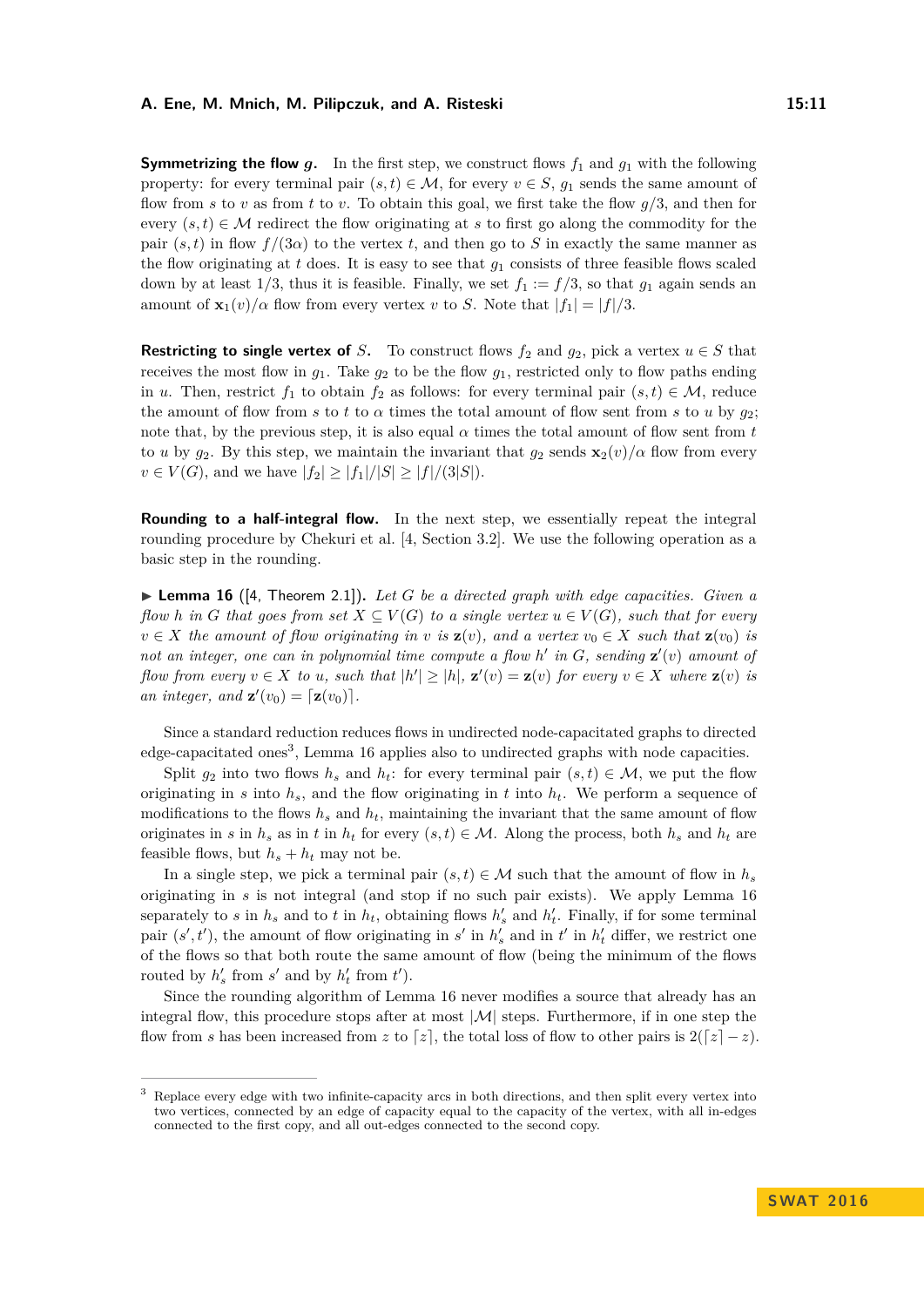#### **15:12 On Routing Disjoint Paths in Bounded Treewidth Graphs**

Therefore, if  $h_s^{\circ}$  and  $h_t^{\circ}$  are the final integral flows, we have  $|h_s^{\circ}| + |h_t^{\circ}| \ge (|h_s| + |h_t|)/2$  $|g_2|/2 = |f_2|/\alpha \ge |f|/(3\alpha|S|)$ . We define  $g_3 := (h_s^{\circ} + h_t^{\circ})/2$ ; note that  $g_3$  is a feasible flow.

**Clustering a node-flow-linked set.** Note that for every  $(s, t) \in M$ , the flow  $g_3$  routes either 0 or  $1/2$  flow from both *s* and *t* to *u*. Let M' be the set of pairs with flow value  $1/2$ , and let *X'* be the set of terminals in *M'*. Note that  $|M'| = |g_3|/2 \ge |f|/(6\alpha|S|)$ .

Using the flow  $g_3$ , we now find a multicommodity flow that for every  $(a, b) \in X' \times X'$ routes  $\frac{1}{4|X'|}$  amount of flow from *a* to *b*. First, we use a flow  $\frac{1}{2}g_3$  to send, for every  $a \in X'$ , a tuple of  $|X'|$  portions of  $\frac{1}{4|X'|}$  flow each from *a* to *u*. Second, we use a reversed flow  $\frac{1}{2}g_3$ to send, for every  $b \in X'$ , a tuple of  $|X'|$  portions of  $\frac{1}{4|X'|}$  flow each from *u* to *b*. For every  $(a, b) \in X' \times X'$ , we combine one portion sent from *a* to *u* with one portion sent from *u* to *b* to obtain the commodity from *a* to *b*. We obtain the desired multicommodity flow, and we infer that  $X'$  is  $\frac{1}{4}$ -node-flow-linked. This allows us to apply the following clustering result:

<span id="page-11-0"></span> $\blacktriangleright$  **Lemma 17** ([\[7,](#page-13-7) Lemma 2.7]). If X is  $\alpha$ -node-flow-linked in a graph G with unit node *capacities, then for any*  $h \geq 2$  *there exists a forest F in G of maximum degree*  $\mathcal{O}(\frac{1}{\alpha} \log h)$ *such that every tree in F spans at least h nodes from X.*

Since we can assume that no capacity in *G* exceeds  $|M|$ , we can replace every vertex *v* of capacity cap( $v$ ) with its cap( $v$ ) copies. To such unweighted graph *G*<sup> $\prime$ </sup> we apply Lemma [17](#page-11-0) for  $X'$ ,  $\alpha = 1/4$  and  $h = 3$ , obtaining a forest *F*'; recall that the terminals *X'* are of capacity 1, thus they are kept unmodified in  $G'$ . By standard argument we split the forest  $F'$  into node-disjoint trees  $T_1', T_2', \ldots, T_p'$ , such that every tree  $T_i'$  contains at least three, and at most  $d = \mathcal{O}(1)$  terminals of X'. By projecting the trees  $T_i'$  back onto *G*, we obtain a sequence of trees  $T_1, T_2, \ldots, T_p$ , such that every vertex  $v \in V(G)$  is present in at most cap(*v*) trees  $T_i$ . Furthermore, since terminals are of capacity one, every terminal belongs to at most one tree, and every tree  $T_i$  contains at least three and at most  $d$  terminals.

In a greedy fashion, we chose a set  $\mathcal{M}'' \subseteq \mathcal{M}'$  of size at least  $|\mathcal{M}'|/d^2$ , such that for every tree  $T_i$ , at most one terminal pair of  $\mathcal{M}''$  has at least one terminal in  $T_i$ . A pair  $(s, t) \in \mathcal{M}''$ is *local* if both *s* and *t* lie in the same tree *T<sup>i</sup>* , and *distant* otherwise. If at least half of the pairs of  $\mathcal{M}$ <sup>*n*</sup> are local, we can route them along trees  $T_i$ , obtaining a desired routing of size at least  $|\mathcal{M}''|/2 \geq |\mathcal{M}'|/(2d^2) = \Omega(|f|/(\alpha|S|))$  and terminate the algorithm. Otherwise, we obtain a flow  $g_4$  as follows: for every terminal t in a distant pair in  $\mathcal{M}$ , we take the tree  $T_i$ it lies on, route  $3/5$  amount of flow along  $T_i$  equidistributed to three arbitrarily chosen terminals  $t^1, t^2, t^3$  on  $T_i$  from M' (i.e., every terminal  $t^j$  receives 1/5 amount of flow), and then route the flow along the flow  $\frac{2}{5}g_3$  to *u*. Since every tree  $T_i$  routes 3/5 amount of flow, and  $g_3$  is a feasible flow, the flow  $g_4$  is a feasible flow that routes  $3/5$  amount of flow from every terminal of  $\mathcal{M}''$  to *u*. Furthermore, since at least half terminal pairs in  $\mathcal{M}''$  is distant, we have  $|g_4| \ge \frac{1}{2} \cdot 2|\mathcal{M}''| = \Omega(|f|/(\alpha|S|)).$ 

**Final rounding of the flow.** Let  $X''$  be the set of all terminals of  $\mathcal{M}''$ . Since the flow  $g_4$ routes *more than*  $1/2$  amount of flow for every terminal in  $X''$ , we can conclude with simple rounding the flow *g*<sup>4</sup> in the same manner as it is done by Chekuri et al. [\[4,](#page-13-0) Section 3]. Construct an auxiliary graph  $G'$  by adding a super-source  $s^*$  of infinite capacity, adjacent to all terminals of  $\mathcal{M}$ . Extend  $g_4$  in the natural manner, by routing every flow path first from  $s^*$  to an appropriate terminal. The extended flow  $g_4$  is now a single source single sink flow from  $s^*$  to  $u$  in a graph with integer capacities, thus there exists an integral flow  $g_5$  of no smaller size:  $|g_5| \ge |g_4| = \frac{3}{5} |X''| = \frac{6}{5} |\mathcal{M}''|$ . Hence, for at least 1/5 of the pairs  $(s, t) \in \mathcal{M}$ , the flow  $g_5$  routes a single unit of flow both from *s* and from *t* to *u*. By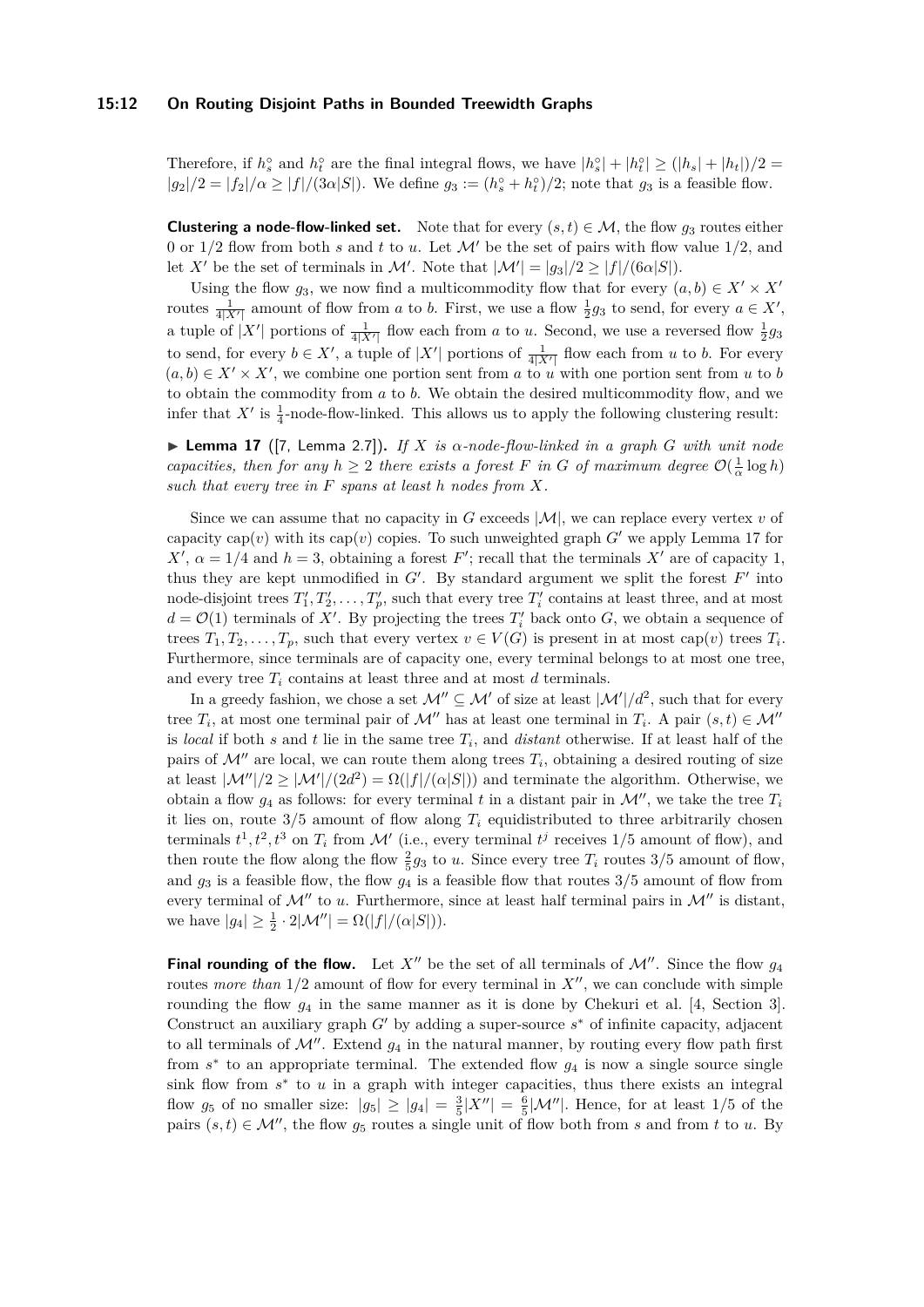combining these paths into a single path from *s* to *t*, we obtain an integral routing of size at least  $\frac{1}{5}|\mathcal{M}''| = \Omega(|f|/(\alpha|S|))$ . This finishes the proof of Proposition [15.](#page-9-1)

## <span id="page-12-0"></span>**4.2 Details of the algorithm**

Equipped with Proposition [15,](#page-9-1) we can now proceed to the description of the approximation algorithm. Assume we are given an MaxNDP instance  $(G, \mathcal{M})$  and a path decomposition  $(\mathcal{T}, \beta)$ of *G* of width less than *r*; recall that  $\mathcal T$  rooted in one of its endpoints. Let  $(f, \mathbf x)$  be a fractional solution to the multicommodity flow relaxation for MaxNDP, as in Sect. [2.](#page-4-1)

The definitions of safe and good node, as well as the induction scheme, are analogous.

**► Definition 18** (Safe node). A node  $t \in V(\mathcal{T})$  is *safe* with respect to  $(f, \mathbf{x})$  if there is a second multicommodity flow  $g$  in  $G(t)$  that satisfies the node capacities of  $G(t)$  and, for each vertex  $z \in \gamma(t)$ , *g* routes at least  $\begin{pmatrix} 1 \\ 4r \end{pmatrix} \cdot \mathbf{x}(z)$  units of flow from *z* to the adhesion  $\sigma(t)$ . The node *t* is *unsafe* if it is not safe.

**► Definition 19** (Good node). A node  $t \in V(T)$  is *good* with respect to  $(f, \mathbf{x})$  if every flow path in the support of f that has an endpoint in  $\gamma(t)$  also intersects  $\sigma(t)$ ; in other words, no flow path is completely contained in  $G[\alpha(t)]$ . A node is *bad* if it is not good.

<span id="page-12-1"></span> $\triangleright$  **Theorem 20.** *Let*  $(G, \mathcal{M})$  *be an instance of* MaxNDP *and let*  $(f, \mathbf{x})$  *be a fractional solution for the instance, where f is a feasible multicommodity flow in G for the pairs* M *with marginals* **x***. Let*  $(\mathcal{T}, \beta)$  *be a path decomposition for G of width less than r. Let*  $\ell_1$  *be the maximum size of a parent adhesion of an unsafe node, and let*  $\ell_2$  *be the maximum size of a parent adhesion of a bad node. There is a constant c and a polynomial time algorithm that constructs an integral routing of size at least*  $\binom{1}{cr} \cdot \left(1 - \binom{1}{r}\right)^{\ell_1 + \ell_2} \cdot |f|$ *.* 

**Proof.** As in the case of MaxEDP, we can assume that the considered graph *G* is connected and that no bag is empty, and thus the only empty adhesion is the parent adhesion of the root.

**Base case.** In the base case  $\ell_1 = \ell_2 = 0$  nothing changes compared to MaxEDP: all flow paths pass through the root bag, and Proposition [15](#page-9-1) allows to route integrally  $\Omega(|f|/r)$  paths.

**Inductive step when**  $0 \leq \ell_1 \leq \ell_2$ . Since we are considering now a path decomposition (as opposed to tree decomposition in the previous section), there exists a single topmost bad node  $t^{\circ}$  with parent adhesion of size  $\ell_2$ . Let  $f^{\text{inside}}$  be the subflow of  $f$  consisting of all flow paths completely contained in  $G[\alpha(t^{\circ})]$ . Since  $\ell_1 < \ell_2$ , the node  $t^{\circ}$  is safe, and the flow witnessing it together with Proposition [15](#page-9-1) allows to integrally route  $\Omega(|f^{\text{inside}}|/r^2)$  terminal pairs. If  $|f^{\text{inside}}| > |f|/r$ , then we are done. Otherwise, we drop the flow  $f^{\text{inside}}$  from f, making  $t^{\circ}$  and all its descendants good (thus decreasing  $\ell_2$  in the constructed instance), while losing only  $1/r$  fraction of the flow f, and pass the instance to an inductive step.

**Inductive step when**  $0 < \ell_1 = \ell_2$ . Here again we take  $t^{\circ}$  to be the lowest node of 7 that is unsafe and has parent adhesion of size  $\ell_1$ . By the definition of an unsafe node and Menger's theorem, there exists a set  $U \subseteq \alpha(t^{\circ})$  such that  $cap(N(U)) < \frac{1}{4r}\mathbf{x}(U)$ . Using the same argument as in the proof of Lemma [12,](#page-7-0) we can ensure property [12,](#page-7-0) that is that if *U* contains an adhesion  $\sigma(t)$ , it contains as well the entire set  $\gamma(t)$ .

As in the case of MaxEDP, we split into instances  $\mathcal{I}_1$  and  $\mathcal{I}_2$  by taking  $G_1 = G[U]$  and  $G_2 = G - N[U]$ , with inherited tree decompositions from  $(\mathcal{T}, \beta)$ . Since all nodes with parent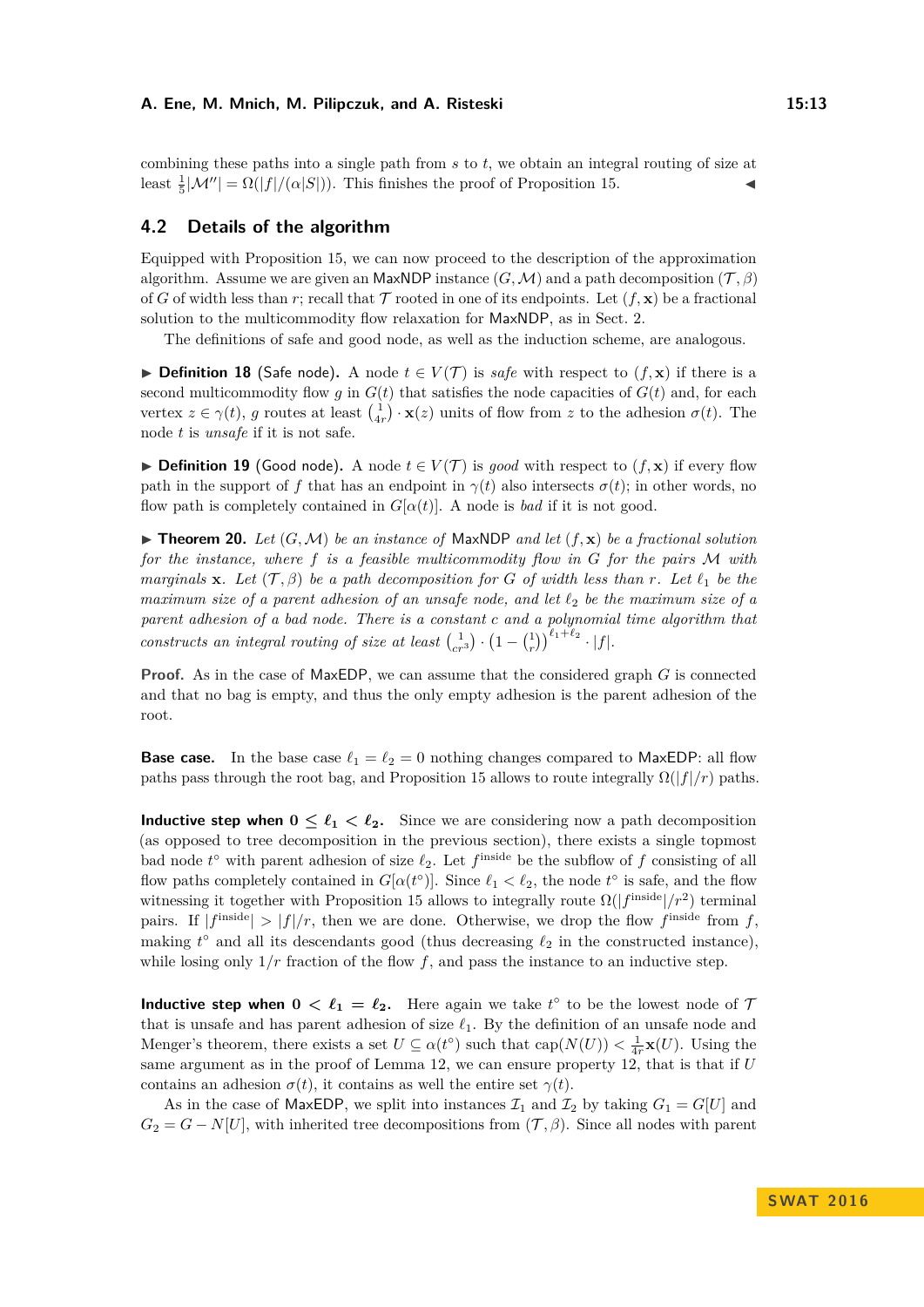#### **15:14 On Routing Disjoint Paths in Bounded Treewidth Graphs**

adhesions of size larger than  $\ell_1 = \ell_2$  are good, there are also good in instances  $\mathcal{I}_i$  (i.e., Lemma [13](#page-8-0) holds here as well) and we can again apply the inductive step to every connected component of the instance  $\mathcal{I}_2$  with the same values of  $\ell_1$  and  $\ell_2$ , obtaining a routing  $\mathcal{P}_2$  of size as in [\(1\)](#page-8-2) (with 144 replaced by a constant *c*).

We analyse the instance  $\mathcal{I}_1$ , without breaking it first into connected components. That is, we argue that in  $\mathcal{I}_1$  the value of  $\ell_1$  dropped, that is, all nodes *t* satisfying  $|\sigma(t)| = |\sigma_1(t)| = \ell_1$ are safe; note that they will remain safe once we consider every connected component separatedly. However, this fact follows from property [12](#page-7-0) of the set *U* (Lemma [12\)](#page-7-0): if for some node *t* we have  $|\sigma(t)| = |\sigma_1(t)|$ , it follows that  $\sigma(t) \subseteq U$  hence  $\gamma(t) \subseteq U$  and the notion of safeness for *t* is the same in  $\mathcal{I}_1$  and in the original instance. However,  $\sigma(t) \subseteq U \subseteq \alpha(t^{\circ})$ implies  $t \leq t^{\circ}$  and  $t \neq t^{\circ}$ , hence *t* is safe in the original instance.

Consequently, an application of inductive step for every connected component of  $\mathcal{I}_1$  uses strictly smaller value of  $\ell_1$ , and we obtain an integral routing  $\mathcal{P}_1$  in  $\mathcal{I}_1$  of size as in [\(2\)](#page-8-3) (again with 144 replaced by a constant *c*). The remainder of the analysis from the previous section does not change, concluding the proof of Theorem [20.](#page-12-1)

## **References**

- <span id="page-13-11"></span>**1** Alexandr Andoni, Anupam Gupta, and Robert Krauthgamer. Towards (1+*ε*)-approximate flow sparsifiers. In *Proc. SODA 2014*, pages 279–293, 2014.
- <span id="page-13-1"></span>**2** Matthew Andrews, Julia Chuzhoy, Venkatesan Guruswami, Sanjeev Khanna, Kunal Talwar, and Lisa Zhang. Inapproximability of edge-disjoint paths and low congestion routing on undirected graphs. *Combinatorica*, 30(5):485–520, 2010.
- <span id="page-13-9"></span>**3** Parinya Chalermsook, Julia Chuzhoy, Alina Ene, and Shi Li. Approximation algorithms and hardness of integral concurrent flow. In *Proc. STOC 2012*, pages 689–708, 2012.
- <span id="page-13-0"></span>**4** C. Chekuri, S. Khanna, and F.B. Shepherd. An  $O(\sqrt{n})$  approximation and integrality gap for disjoint paths and unsplittable flow. *Theory Comput.*, 2(7):137–146, 2006.
- <span id="page-13-4"></span>**5** Chandra Chekuri and Julia Chuzhoy. Large-treewidth graph decompositions and applications. In *Proc. STOC 2013*, pages 291–300, 2013.
- <span id="page-13-3"></span>**6** Chandra Chekuri and Alina Ene. Poly-logarithmic approximation for maximum node disjoint paths with constant congestion. In *Proc. SODA 2013*, pages 326–341, 2013.
- <span id="page-13-7"></span>**7** Chandra Chekuri, Sanjeev Khanna, and F. Bruce Shepherd. Multicommodity flow, welllinked terminals, and routing problems. In *Proc. STOC 2005*, pages 183–192, 2005.
- <span id="page-13-8"></span>**8** Chandra Chekuri, Sanjeev Khanna, and F Bruce Shepherd. Edge-disjoint paths in planar graphs with constant congestion. *SIAM J. Comput.*, 39(1):281–301, 2009.
- <span id="page-13-5"></span>**9** Chandra Chekuri, Sanjeev Khanna, and F Bruce Shepherd. A note on multiflows and treewidth. *Algorithmica*, 54(3):400–412, 2009.
- <span id="page-13-6"></span>**10** Chandra Chekuri, Guyslain Naves, and F. Bruce Shepherd. Maximum edge-disjoint paths in *k*-sums of graphs. In *Proc. ICALP 2013*, volume 7965 of *LNCS*, pages 328–339, 2013.
- <span id="page-13-14"></span>**11** Chandra Chekuri, Guyslain Naves, and F. Bruce Shepherd. Maximum edge-disjoint paths in *k*-sums of graphs. Technical report, ArXiv, 2013. URL: [http://arxiv.org/abs/1303.](http://arxiv.org/abs/1303.4897) [4897](http://arxiv.org/abs/1303.4897).
- <span id="page-13-12"></span>**12** Eden Chlamtac, Robert Krauthgamer, and Prasad Raghavendra. Approximating sparsest cut in graphs of bounded treewidth. In *Proc. APPROX-RANDOM 2010*, volume 6302 of *LNCS*, pages 124–137, 2010.
- <span id="page-13-10"></span>**13** Julia Chuzhoy. On vertex sparsifiers with Steiner nodes. In *Proc. STOC 2012*, pages 673–688, 2012.
- <span id="page-13-2"></span>**14** Julia Chuzhoy and Shi Li. A polylogarithmic approximation algorithm for edge-disjoint paths with congestion 2. In *Proc. FOCS 2012*, pages 233–242, 2012.
- <span id="page-13-13"></span>**15** Reinhard Diestel. *Graph theory*, volume 173. Springer, third edition, 2005.